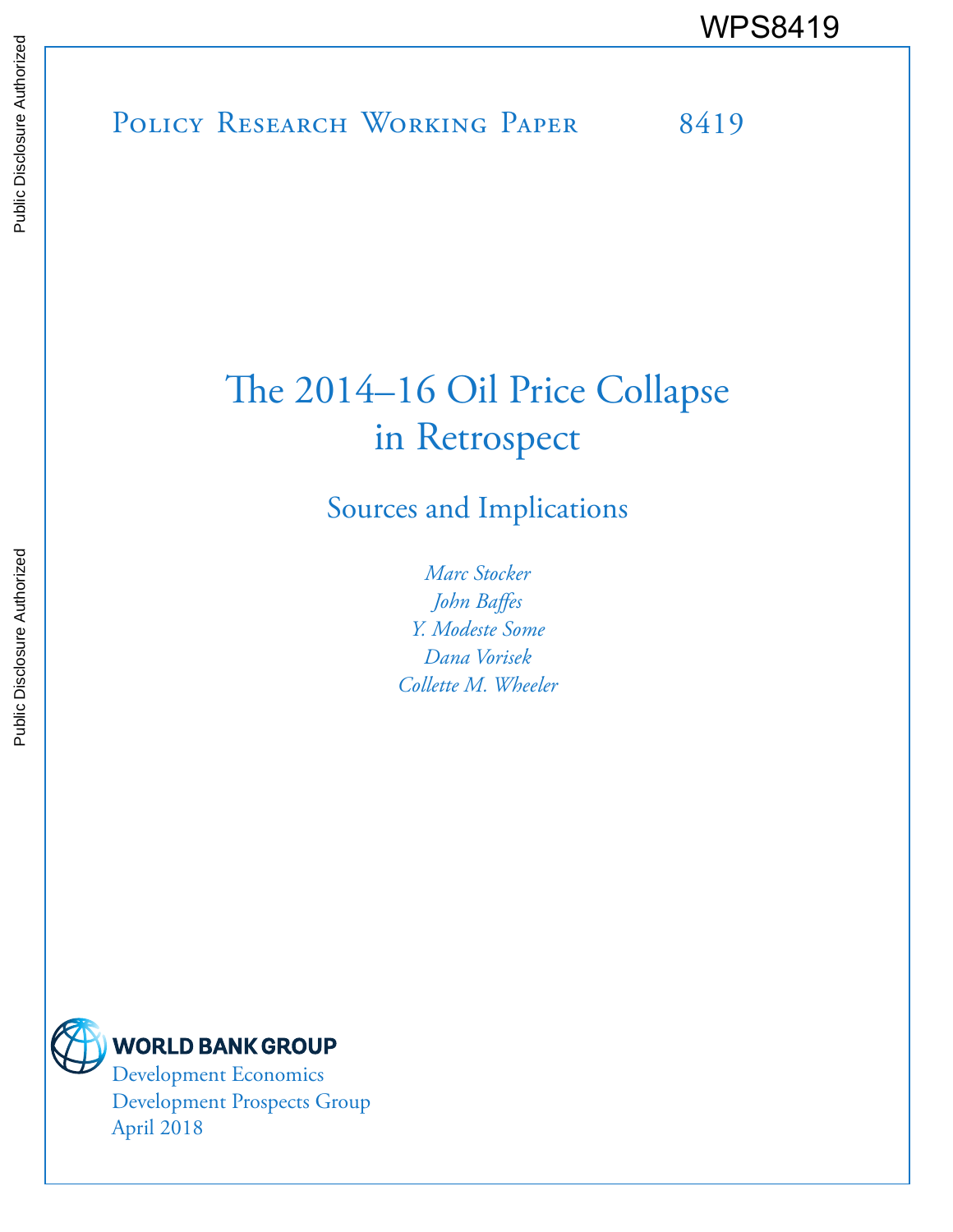### **Abstract**

With the benefit of hindsight, this paper provides a fresh and comprehensive look at the causes of the 2014–16 collapse in oil prices and its impact on the global economy. It disentangles the contribution of supply and demand factors, assesses the impact on activity in oil exporters and oil importers, and reviews policy responses in these countries. The main conclusions are: (i) the decline in oil prices was predominantly triggered by supply factors, particularly rapid efficiency gains in U.S. shale oil production, but softening demand prospects played a substantial role as well; (ii) the short-term benefits of falling oil prices for the global economy were muted by economic rebalancing

in China, a low responsiveness of activity in other oil-importing emerging markets, and a sharp slowdown in U.S. investment as energy sector activity declined and a the U.S. dollar strengthened; (iii) oil exporters with flexible exchange rates and relatively large fiscal buffers fared better than others, but most oil-exporting economies still face significant policy challenges as their medium-term prospects for growth and fiscal revenues have deteriorated; (iv) fundamental changes in the oil market make a return to the oil price levels of the early 2010s unlikely, pointing to the need for accelerated reforms, particularly among oil exporters.

*The Policy Research Working Paper Series disseminates the findings of work in progress to encourage the exchange of ideas about development*  issues. An objective of the series is to get the findings out quickly, even if the presentations are less than fully polished. The papers carry the *names of the authors and should be cited accordingly. The findings, interpretations, and conclusions expressed in this paper are entirely those of the authors. They do not necessarily represent the views of the International Bank for Reconstruction and Development/World Bank and its affiliated organizations, or those of the Executive Directors of the World Bank or the governments they represent.*

This paper is a product of the Development Prospects Group, Development Economics. It is part of a larger effort by the World Bank to provide open access to its research and make a contribution to development policy discussions around the world. Policy Research Working Papers are also posted on the Web at http://www.worldbank.org/research. The authors may be contacted at mstocker1@worldbank.org.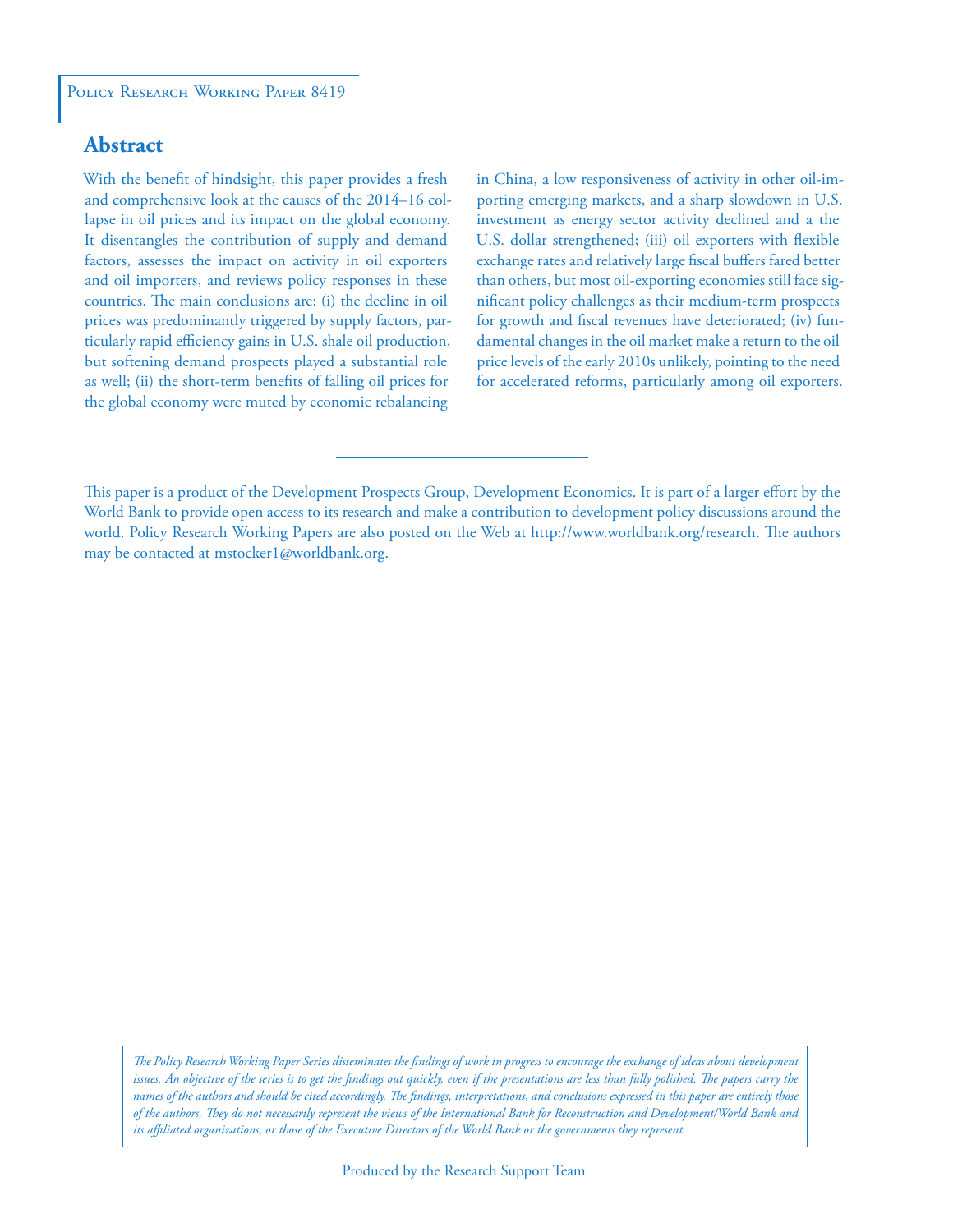## **The 2014–16 Oil Price Collapse in Retrospect: Sources and Implications**

Marc Stocker, John Baffes, Y. Modeste Some, Dana Vorisek, and Collette M. Wheeler

*JEL Classification:* E62; H62; H63

*Keywords:* oil prices, shale oil, OPEC, oil exporters, oil importers, fiscal policy, monetary policy, energy subsidies, diversification.

 Stocker (Development Prospects Group, World Bank; mstocker1@worldbank.org); Baffes (Development Prospects Group, World Bank, jbaffes@worldbank.org); Some (Strategy, Policy, and Review Department, International Monetary Fund; msome@imf.org); Vorisek (Development Prospects Group, World Bank; dvorisek@worldbank.org); Wheeler (Development Prospects Group, World Bank; cwheeler@worldbank.org). We thank Carlos Arteta, Raju Huidrom, Atsushi Kawamoto, Seong Tae Kim, and Shane S. Streifel for their valuable contributions and Jai Chopra, Ayhan Kose, Franziska Ohnsorge, David Robinson, and Christopher Towe for comments and suggestions. Anh Mai Bui and Xinghao Gong provided excellent research assistance. The findings, interpretations, and conclusions expressed in this paper are entirely those of the authors and should not be attributed to the World Bank, its Executive Directors, or the countries they represent.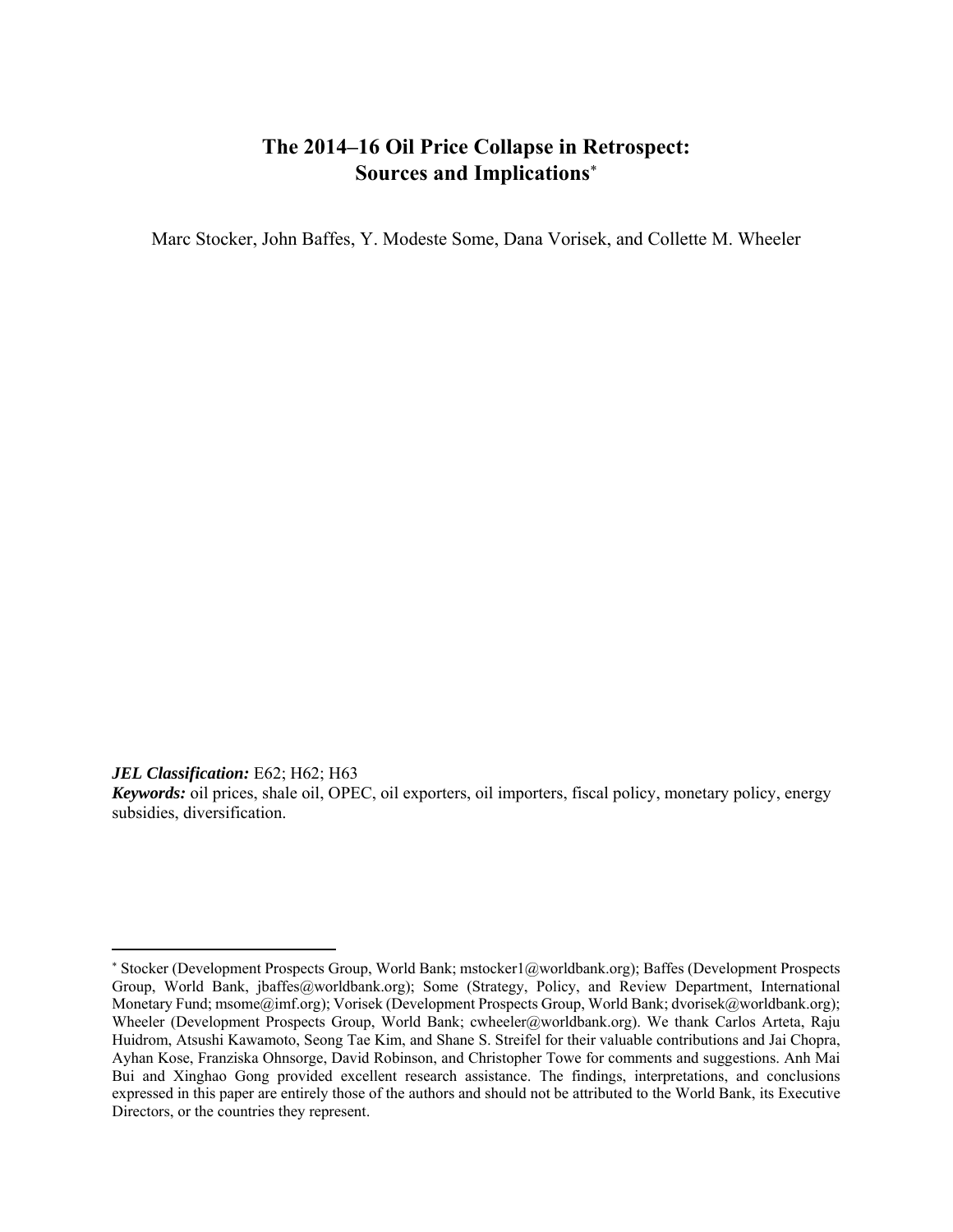### **1. Introduction**

1

The 70 percent drop in oil prices between mid-2014 and early 2016 was one of the three largest declines since World War II, and the most persistent since the supply-driven collapse of 1986. The episode marked a dramatic end to a prolonged period of elevated oil prices that began in 2003 amid rising demand from China and other major emerging market and developing economies  $(EMDEs).$ <sup>1</sup> The decline led to a sudden realignment of oil prices with long-term historical averages, and with other industrial commodities that had started falling in previous years (Figure 1). Despite recovering some of their losses in 2017–18, oil prices are still significantly below their 2011–14 average.

Several recent papers have looked at the specific factors contributing to the collapse in oil prices, including rising efficiency gains in U.S. unconventional oil production (Bjørnland, Nordvik, and Rohrer 2017; Newell and Prest 2017), the falling clout of the OPEC cartel (Behar and Ritz 2016), weakening oil demand (Kilian and Zhou 2017), and the adoption of more energy efficient technologies (Cherif, Hasanov, and Pande 2017).

This paper complements the existing literature by providing a comprehensive overview of the various forces at play and empirically assessing the respective contribution of supply and demand factors. It offers a detailed retrospective analysis of the impact of the 2014–16 oil price collapse on the global economy and policy responses in both oil importers and exporters.<sup>2</sup> It links mitigating factors for oil importers with weakening investment in China (Kang and Liao 2016) and in the U.S. energy sector (Baumeister and Kilian 2016), as well as aggravating factors for oil exporters with abrupt fiscal adjustments (Danforth, Medas, and Salins 2016) and low levels of economic diversification (Grigoli, Herman, and Swiston 2017).

The paper is organized in six sections. Section 2 examines the drivers of the 2014–16 oil price plunge, including receding geopolitical risks, surging U.S. shale oil production, policy shifts by OPEC, and weakening demand prospects. The relative contribution of demand and supply factors to the oil price adjustment are estimated with a Bayesian structural vector autoregressive model, following the identification strategies of Baumeister and Hamilton (2015) and Caldara, Cavallo, and Iacoviello (2016). Section 3 assesses the impact of sharply declining oil prices on global activity and investigates the absence of a stimulus effect despite the dominant role of oil importers in the global economy. Section 4 examines the monetary, fiscal, and structural policy responses in both oil-exporting and oil-importing economies, and highlights several facets of pre-2014 economic policy frameworks that helped cushion the blow for some oil exporters. Section 5 discusses remaining structural and macroeconomic policy challenges for oil exporters, highlighting needed reforms to boost potential growth and increase resilience to fluctuations in oil prices. Section 6 summarizes the findings and discusses long-term prospects for oil prices.

<sup>&</sup>lt;sup>1</sup> China's share of global oil consumption increased from 6 percent in 2000 to 12 percent in 2014. The increase in China's metal and coal consumption share was even larger: increasing from less than 10 percent to almost 50 percent of global consumption during the same period.

 $2$  A country is classified as an oil exporter when, on average in 2012–14, exports of crude oil accounted for 20 percent or more of total exports. Countries for which this threshold is met as a result of re-exports are excluded. When data are not available, judgment is used. The list of oil-exporting EMDEs is presented in Appendix 1.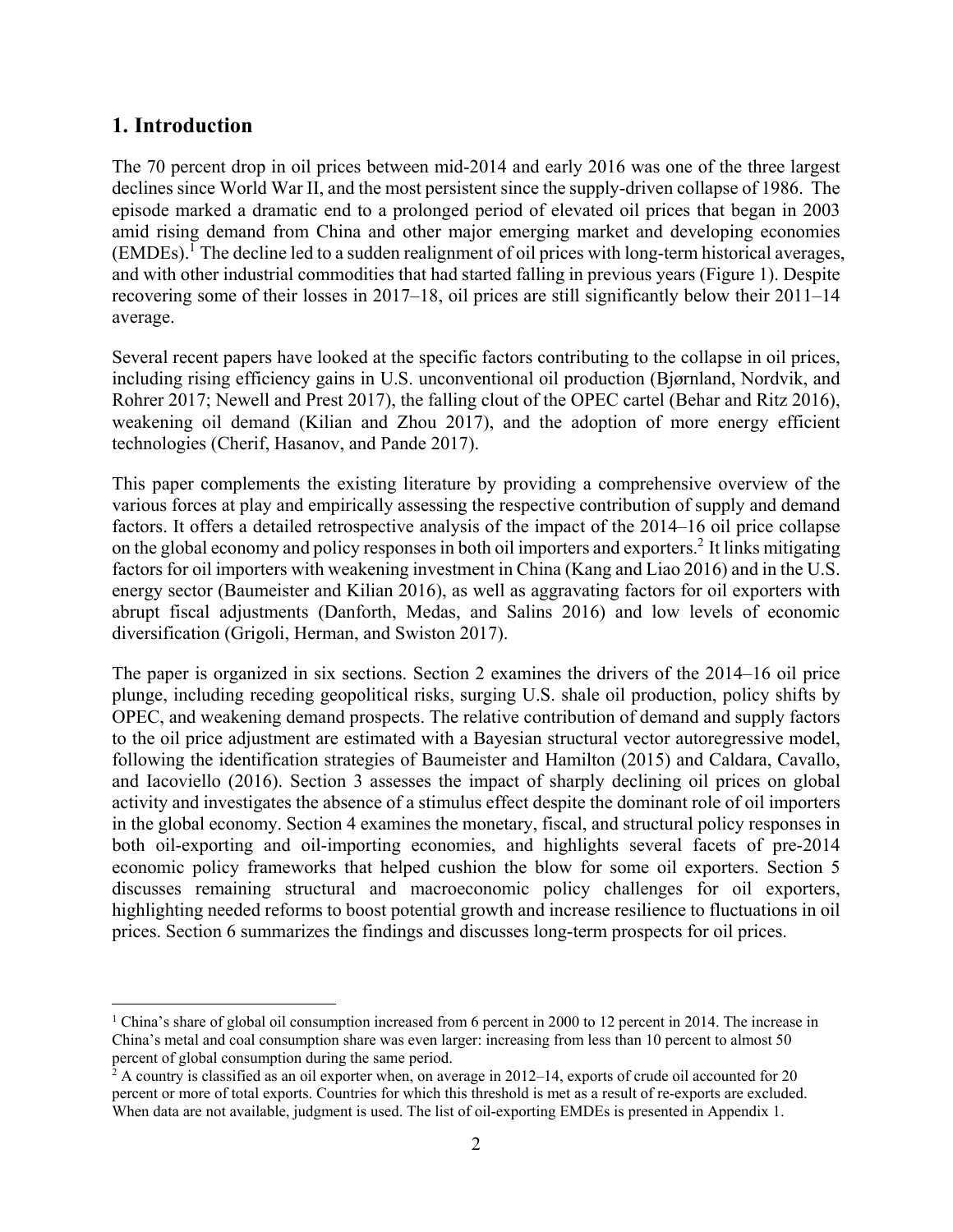### **2. What were the main drivers of the oil price plunge?**

Several key developments in the global oil market occurred prior to and during the 2014–16 price plunge: the U.S. shale oil industry became the marginal cost producer, geopolitical risks diminished, OPEC changed its policy stance, and global growth prospects deteriorated. Although supply factors appear to have been the dominant force in the sudden price collapse in 2014, weakening demand prospects were also an important contributor, particularly in 2015–16. The latter could partly explain why the oil price plunge failed to provide the anticipated boost to global activity.

### **2.1 U.S. shale oil production**

 $\overline{a}$ 

A surge in U.S. shale oil production was one of the main drivers of the global oil supply glut that preceded the price collapse in the second half of 2014. While U.S. shale oil represents less than 6 percent of world oil output, it accounted for nearly half of the growth in global oil production from 2010 to 2014. This rapid expansion was initially underestimated, as reflected in repeated upward revisions to the outlook for U.S. oil production by the International Energy Agency (IEA).<sup>3</sup> It was also overshadowed by a series of supply disruptions in the Middle East, which held back global oil output. These disruptions included conflict in Libya, the impact of sanctions on the Islamic Republic of Iran, and fears of supply outages in Iraq. However, these geopolitical concerns dissipated during 2014, shale oil production continued to grow rapidly, reaching a peak of more than 5 million barrels per day (mb/d) in late 2014. That year, gains in U.S. oil production alone exceeded global oil demand growth.

The technology to extract natural gas and oil from shale formations (hydraulic fracturing and horizontal drilling) has existed for decades, but its application became widespread in the 2000s first in natural gas, and then in oil—as prices peaked (Wang and Krupnick 2013). Such an endogenous supply response to elevated oil prices was also observed in the past. In particular, during the early 1980s, high prices led to a similar expansion of oil extraction from Alaska, Mexico, and the North Sea, which contributed to a subsequent supply glut and price collapse in 1986. During the oil price plunge, however, shale technology proved more flexible and resilient than conventional methods (Bjørnland, Nordvik, and Rohrer 2017). Production from existing U.S. shale oil wells was sustained during the price collapse, but oil rig counts—an indicator of capacity adjustments—fell nearly 80 percent, before recovering sharply thereafter (Figure 2). Overall, the response of shale oil drilling to oil price shocks is estimated to be about five times larger than the response of conventional oil drilling, reflecting greater flexibility and shorter production cycles (Newell and Prest 2017).

The resilience of the shale oil industry to lower oil prices was also echoed in rapid efficiency gains, which became increasingly evident after mid-2014. Production costs fell considerably, dropping by around 25 percent since the start of the oil price decline, reflecting the improved design of wells, shorter drilling and completion times, and higher initial production rates (Curtis 2015). Overall,

<sup>&</sup>lt;sup>3</sup> From a total of 72 updates during January 2011 to December 2014, the IEA made 66 upward revisions to U.S. production over that period, implying that the organization was underestimating U.S. shale production.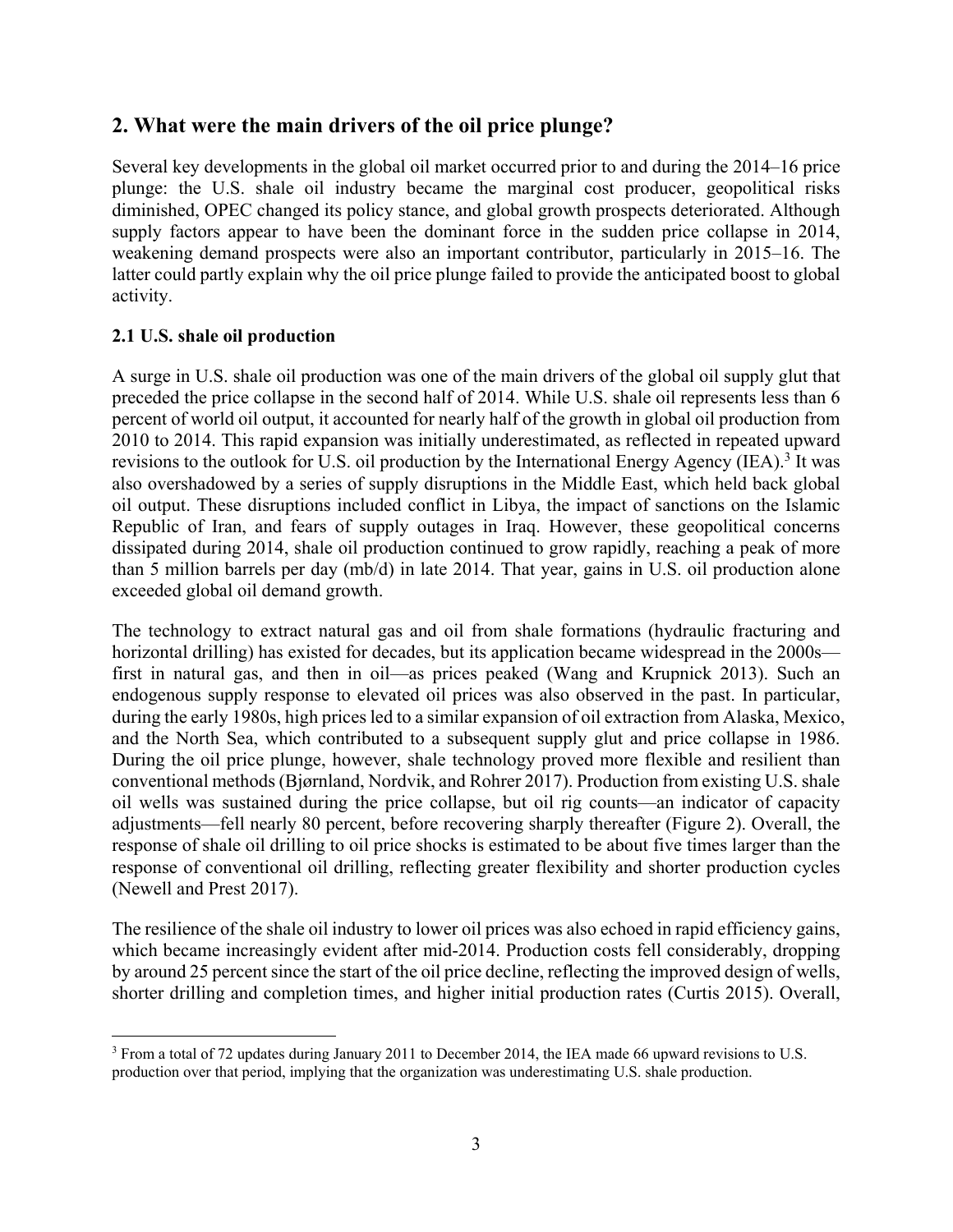efficiency gains and technological innovation in the U.S. shale industry helped increase the median output per well by a factor of six from 2012 to 2017 (EIA 2018). The combined impact of lower production costs and efficiency gains caused average breakeven prices for the shale oil industry to fall from more than \$70 per barrel (bbl) in 2012 to less than \$50/bbl in 2016–17 (Rystad Energy 2017). The resilience also reflects the decline in input costs (especially labor and rental equipment), as well as the ability of shale producers to hedge their entire production, as the shale oil cycle spans only a few years (as opposed to conventional oil, which spans decades).

The U.S. shale oil industry is likely to remain the marginal cost producer in coming years, and thus will continue to cap global oil prices (IEA 2017). Even if oil prices were at \$30/bbl, about 50 percent of technically recoverable U.S. shale reserves would be economically viable (Smith and Lee 2017). U.S. shale oil reserves are assessed to be approximately 80 billion barrels (Bbbl), or around 20 percent of global shale reserves (EIA 2015; BP 2017). Technological improvements achieved in the United States could also stimulate faster production elsewhere. Shale reserves in the Russian Federation are close to those in the United States, at an estimated 75 Bbbl. China and Argentina follow, with 32 and 27 Bbbl of reserves, respectively. Although shale oil reserves represent around 10 percent of global oil reserves, greater flexibility in production implies that shale oil will continue to have a major effect on prices.

### **2.2 The role of OPEC policies**

Despite the shale oil boom, oil prices remained high during 2011–14, supported by supply disruptions and heightened geopolitical concerns involving some key producers, as well as expectations that OPEC members would continue to adjust production to stabilize prices. Following the beginning of the price collapse in mid-2014, however, OPEC decided against implementing output quotas, as it had done in the past, including in 1985-86. Instead, it announced in November 2014 that its objective was to retain its market share; a policy shift that reflected the increasing clout of shale oil and reduced cohesiveness within the cartel (Behar and Ritz 2016). That decision, which defined OPEC's strategy throughout 2015 and 2016, was followed by a large and sustained decline in oil prices.4

Amid mounting fiscal pressures and in view of shale oil's resilience, several OPEC members, along with 10 non-OPEC countries led by Russia, agreed to revert to production cuts to shore up prices (World Bank 2016a). The initial six-month agreement, which went into effect in January 2017, was subsequently extended twice: first to March 2018 and then to December 2018. Relatively high compliance with the agreed cuts, especially by Saudi Arabia (the largest producer in OPEC) and Russia (the most important non-OPEC oil producer) contributed to the rebalancing of oil markets during 2017. However, oil markets did not react strongly following policy announcements, illustrating the diminished capacity of OPEC to influence market conditions with the U.S. shale oil industry effectively acting as the new marginal cost producer.<sup>5</sup>

### **2.3 The role of demand conditions**

 $\overline{a}$ 

<sup>4</sup> This was comparable to OPEC's decision to reclaim market share in 1986, which contributed to a collapse in

prices after unsuccessful attempts to support prices through production cuts (McNally 2017).<br><sup>5</sup> OPEC's reduced ability to influence the oil market is also consistent with the lower price volatility experienced during and after the 2014 collapse (World Bank 2015a; Baffes and Kshirsagar 2015).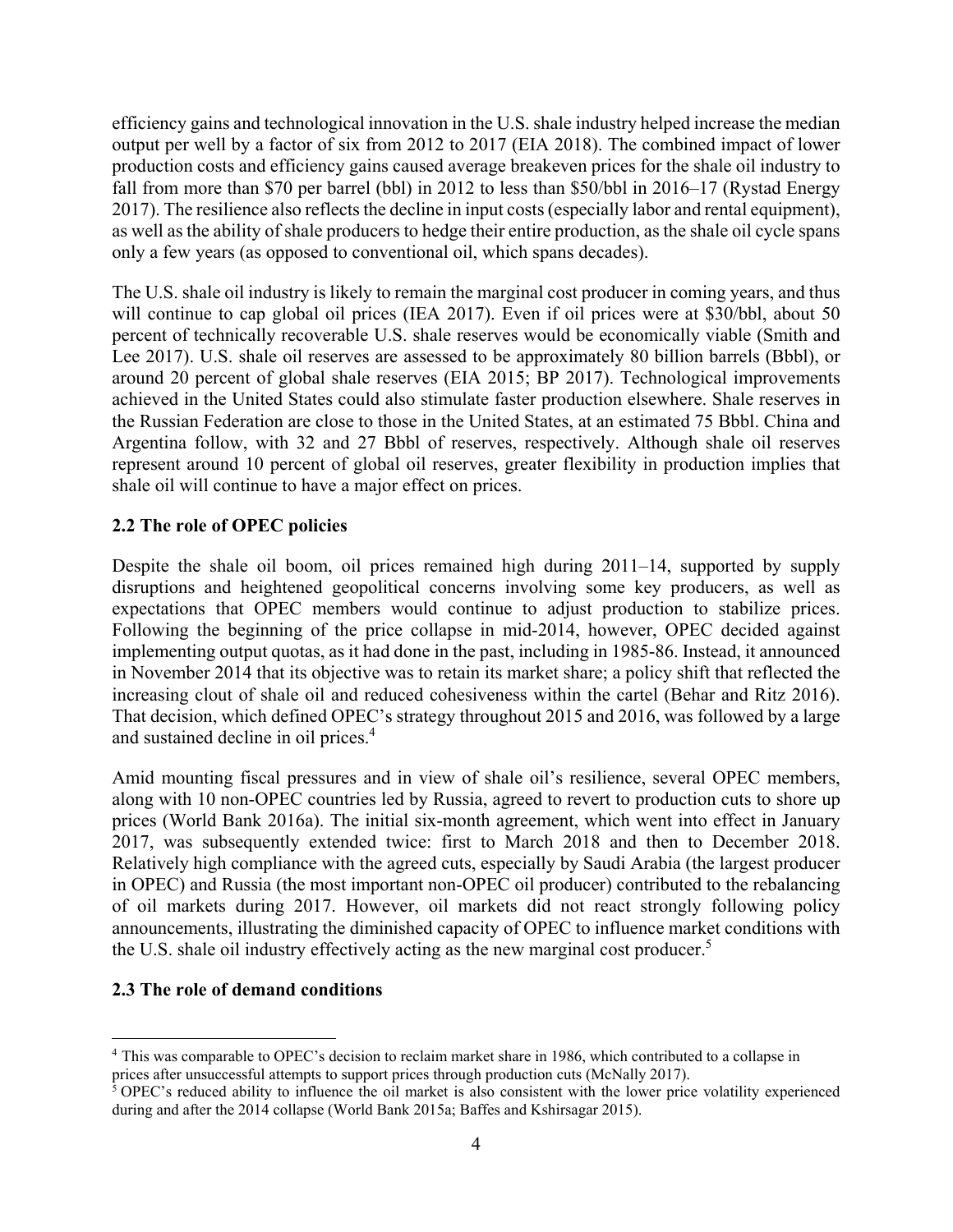Changing demand conditions for oil, including short-run movements in market sentiment and expectations, play an important role in driving oil price fluctuations (Lippi and Nobili 2012; Alquist and Coibion 2014; Jacks and Stürmer 2016). This was particularly visible during the boom years of 2003–08, when a positive reassessment of demand prospects from EMDEs contributed to a near doubling of the real price of oil (Baumeister and Peersman 2013; Kilian and Hicks 2013). That process reversed after the global financial crisis, as long-term prospects for advanced economies, and later for EMDEs, began to be downgraded.

Evidence of the slowdown in global growth prospects became more visible around 2011, as global industrial production, goods trade, shipping freight, and major industrial commodity prices all trended downward (Figure 3; Kilian and Zhou 2017). Deteriorating growth prospects for EMDEs led to a continued decline in oil consumption expectations for these economies. Concerns about global growth prospects intensified further during 2015 and early 2016 amid signs of a simultaneous slowdown in China, major commodity-exporting EMDEs, and the United States. In January 2016, oil prices reached a 15-year low of \$31/bbl.

A decline in the average oil intensity of global GDP, which has nearly halved since the 1970s, also explains an undercurrent of weakening long-term demand. By 2016, the level of oil consumption in advanced economies, which had begun to fall prior to the global financial crisis, was nearly 7 percent below its 2005 peak. Technological improvements and substitution away from oil have been significant driving factors underlying the slowdown in oil consumption since 2005.<sup>6</sup> In non-OECD countries, technology and environmental policies have also started to influence crude oil demand patterns. For example, China became the world's largest user of energy-efficient vehicles in 2015, reflecting, in part, policies to reduce air pollution (Ma, Fan, and Feng 2017). Although electric vehicles continue to account for a low share of global transportation, they could become an important force affecting oil demand prospects over time (Cherif, Hasanov, and Pande 2017). From a long-term perspective, technological improvements on the consumption side, along with policies to limit fossil fuel usage and increase energy efficiency, are likely to constrain demand growth, thus preventing oil prices from reverting to levels seen during the boom years (IEA 2017).

### **2.4 The oil price collapse: The relative importance of supply and demand**

 $\overline{a}$ 

To help disentangle the contribution of supply and demand shocks around the 2014–16 collapse, a Bayesian structural vector autoregressive model is estimated (see Appendix 2 for the description). The model explores interactions between international oil prices, global oil output, and common demand indicators, such as global industrial production and metals prices, the latter of which comove with oil prices in the presence of demand-driven shocks.<sup>7</sup>

Results confirm that changing supply conditions played a dominant role in triggering the initial oil price decline from mid-2014 to early 2015, explaining about 60 percent of the drop (Figure 4). These results are consistent with previous analyses (Baffes et al. 2015; Arezki and Blanchard 2015). The role of oil demand shocks, however, strengthened in the second half of 2015 and early 2016,

 $6$  For example, in the context of identifying the sources of the decline in  $CO_2$  emissions in the U.S. during 1997– 2013, Feng et al. (2015) concluded that the change in fuel mix and productivity improvements played a key role in the lower use of oil.

<sup>7</sup> The selected identification method uses a combination of sign restrictions and bound estimates of short-term elasticities of oil supply and oil demand (Baumeister and Hamilton 2015; Caldara, Cavallo, and Iacoviello 2016).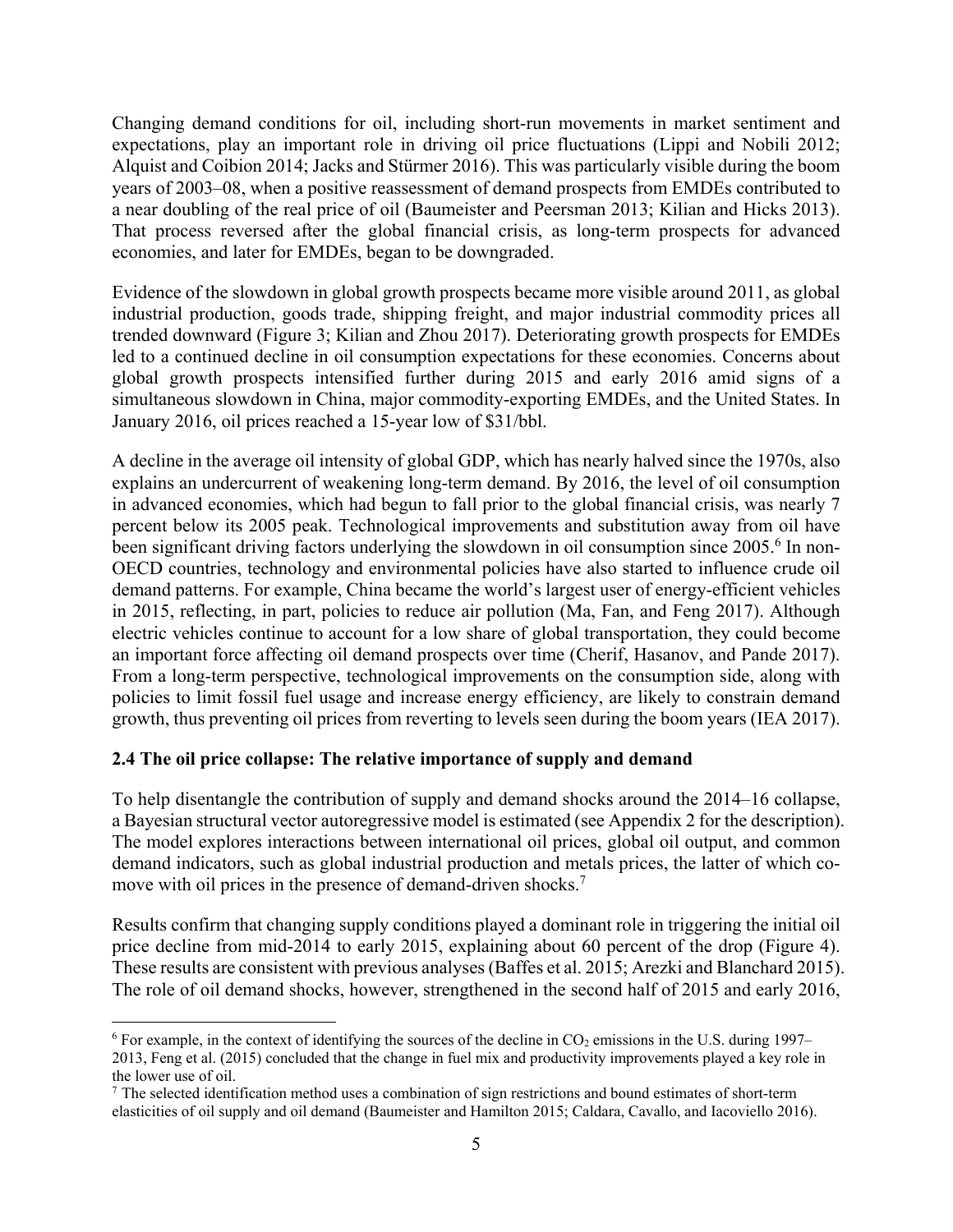when global activity showed signs of deceleration and metals prices continued to slide. Around that period, changes in supply conditions are estimated to have accounted for about 30 percent of the price drop. Various other indicators used to proxy demand shifts in commodity markets also point to downward demand pressures on oil prices (Kilian and Zhou 2017).

### **3. How did the recent oil price collapse impact the global economy?**

The plunge in oil prices that began in mid-2014 led to expectations of global growth windfalls (Arezki and Blanchard 2015; Baffes et al. 2015; IMF 2014; OECD 2014). Estimates produced at the time suggested that a 50 percent supply-driven decline in oil prices could lift global GDP by around 0.8 percent over the medium term. Such a boost to global aggregate demand was expected to result from a transfer of income and wealth from oil-exporting economies, which tend to have a high aggregate savings rate, to oil-importing economies, where the propensity to spend is higher. And while lower oil prices were anticipated to negatively impact investment in the oil industry, this was expected to have been more than offset by lower energy costs for consumers and for energy-intensive sectors, including transportation, manufacturing, and agricultural sectors.

The oil price plunge, however, was accompanied by a global slowdown (Figure 5). Global growth moderated from 2.9 percent in 2014 to 2.8 percent in 2015, before dropping to a post-crisis low of 2.4 percent in 2016, amid weakening global trade and subdued capital flows to EMDEs, and broadbased weakness in commodity prices. A sudden contraction in government spending, domestic demand, and imports in oil-exporting economies had some dampening effects, but the most important factor behind disappointing global growth during and after the oil price plunge was a failed recovery in oil-importing EMDEs and advanced economies, particularly the United States. Growth disappointments among oil importers were partially reversed in 2017, as a broad-based cyclical recovery got underway. However, forecast downgrades continued among a number of oilexporting EMDEs. Overall, global growth was overestimated by an average of 0.2 percentage point per year over the period 2014–17, with 50 percent explained by oil-exporting EMDEs, 35 percent by oil-importing EMDEs, and the remainder by advanced economies.

While country-specific factors and offsetting forces help explain the absence of a positive impulse for the global economy, the nature and amplitude of the oil shock itself might have played a role. First, the decline in oil prices was partly driven by weakening demand prospects, hence limiting the associated stimulus effect for the global economy. For instance, purely demand-driven declines in oil prices, as observed during major global slowdown episodes, have had a net negative impact on activity in oil-importing economies, including in EMDEs (Aastveit, Bjørnland, and Thorsrud 2014; Caldara, Cavallo, and Iacoviello 2016).

Second, oil price shocks could have asymmetric effects. In particular, the positive effect of an oil price decline on activity in oil importers is likely smaller than the negative effect of an equivalent increase in the oil price (Hamilton 2009, 2011). Frictions in the reallocation of factors of production between sectors, as well as the related loss of specialized labor and capital, are generally put forward as the source of such asymmetric effects. The fact that the decline in oil prices between June 2014 and January 2016 was one of the three largest since World War II, and the most persistent since 1986, implies that associated adjustment costs might have been particularly sizeable, overshadowing benefits for oil importers, at least temporarily.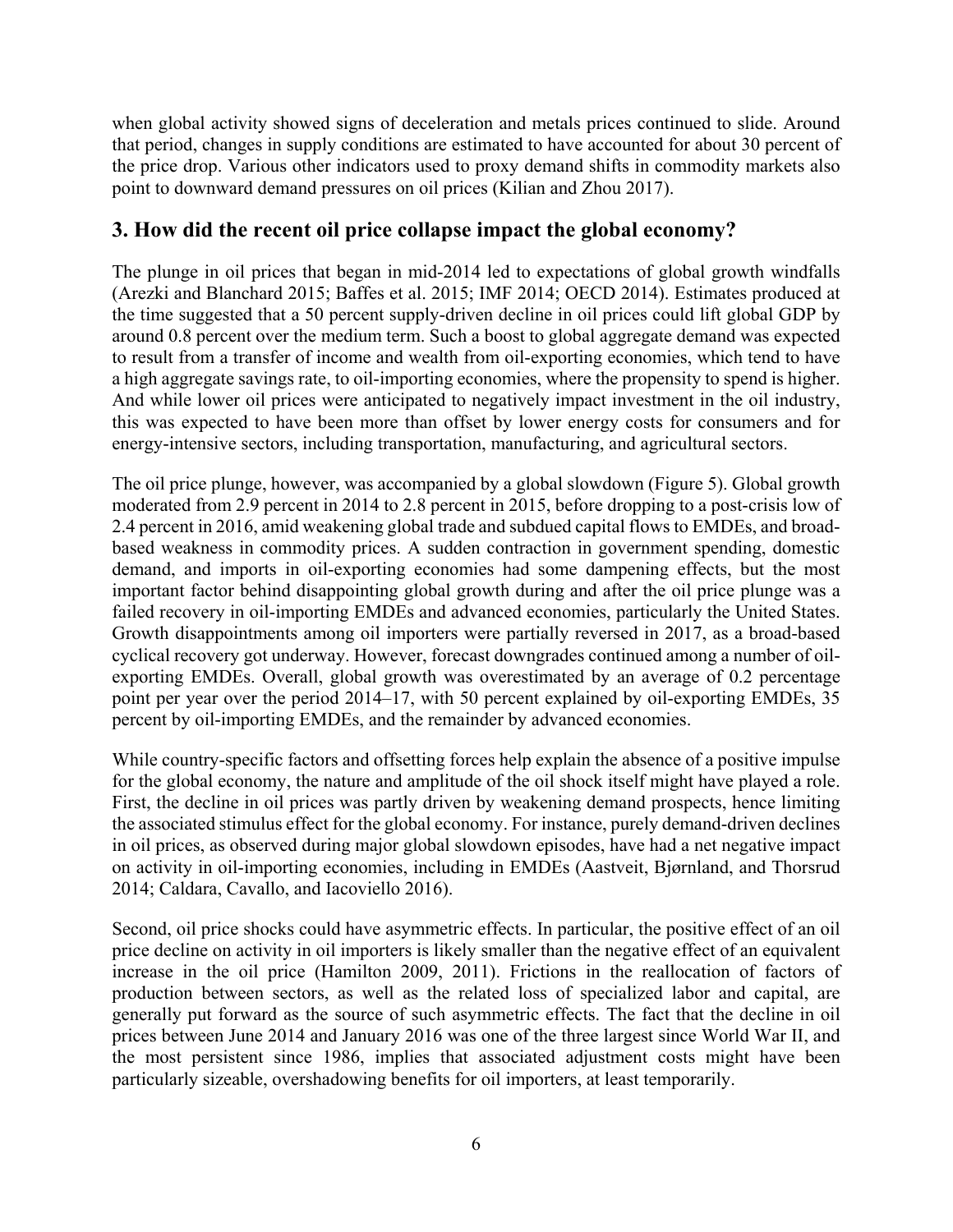While the impact of low oil prices on growth in oil-importers was less than expected, lower oil prices have helped reduce vulnerabilities in some of these countries, particularly among EMDEs. This was reflected in improved current account positions and lower inflation in countries with prior vulnerabilities, which helped support investor confidence and allowed monetary policy authorities to regain some space for policy easing (World Bank 2016b).

### **3.1 Impact on oil exporters**

The oil price plunge had broad-based and long-lasting effects on economic activity in oil exporters. Nearly 70 percent of oil-exporting EMDEs registered slowing growth in 2015 and 2016, and most of them experienced a sharp deceleration in private consumption and investment (Figure 6).

The plunge quickly depleted oil revenues, forcing abrupt cuts in government spending that accentuated the slowdown in private sector activity in many regions (World Bank 2016b, 2016c, 2017a; Danforth, Medas, and Salins 2016). This effect was amplified in countries that entered the most recent oil price decline with weaker fiscal positions and higher private sector debt than in previous episodes. This contributed to a more pronounced slowdown in aggregate demand, particularly in investment in the Middle East, Sub-Saharan Africa, and Eastern Europe (BIS 2016).

Idiosyncratic factors, including sanctions against Russia, geopolitical tensions in the Middle East, and conflict and deteriorating security conditions in some low-income Sub-Saharan producers (e.g., Chad, South Sudan) also exacerbated the impact of the oil price shock in the affected countries. In turn, economic headwinds in Russia and members of the Gulf Cooperation Council (GCC) had adverse cross-border spillover effects through reduced trade flows, remittances, foreign direct investment, and grants (World Bank 2015b, 2016d).

In general, activity in oil exporters with floating exchange rate regimes and a relatively high degree of economic diversification recovered more quickly from the fall in oil prices than those with fixed exchange rates and less diversification. Oil exporters with large foreign reserves and more stable inflation also showed greater resilience (Grigoli, Herman, and Swiston 2017; World Bank 2016b). High income inequality and political instability also weakened the ability of oil-exporting economies to weather low oil prices (Ianchovichina and Onder 2017).

Medium-term growth prospects for oil exporters have also deteriorated following the oil price collapse. Investment growth tends to respond particularly strongly to a deterioration in terms of trade, which, in turn, negatively affect capital accumulation and total factor productivity growth (World Bank 2017a, 2018a). This dampening effect on potential output growth can be particularly strong in less diversified economies (Aslam et al. 2016).

### **3.2 Impact on oil importers**

Contrary to expectations in 2014–15, the collapse in global oil prices did not provide a boost to activity among oil-importing economies, most of which experienced slowing growth in 2015–16 (Figure 7). Growth disappointments were concentrated in EMDE oil importers, but an unexpected slowdown in the United States in 2016 also had an outsized effect. Adjustment costs and uncertainty associated with large oil price changes could have disrupted activity and investment in the short term (Hamilton 2011; Jo 2014). The most important factors behind the lack of a positive growth response to lower oil prices are assessed to be the following: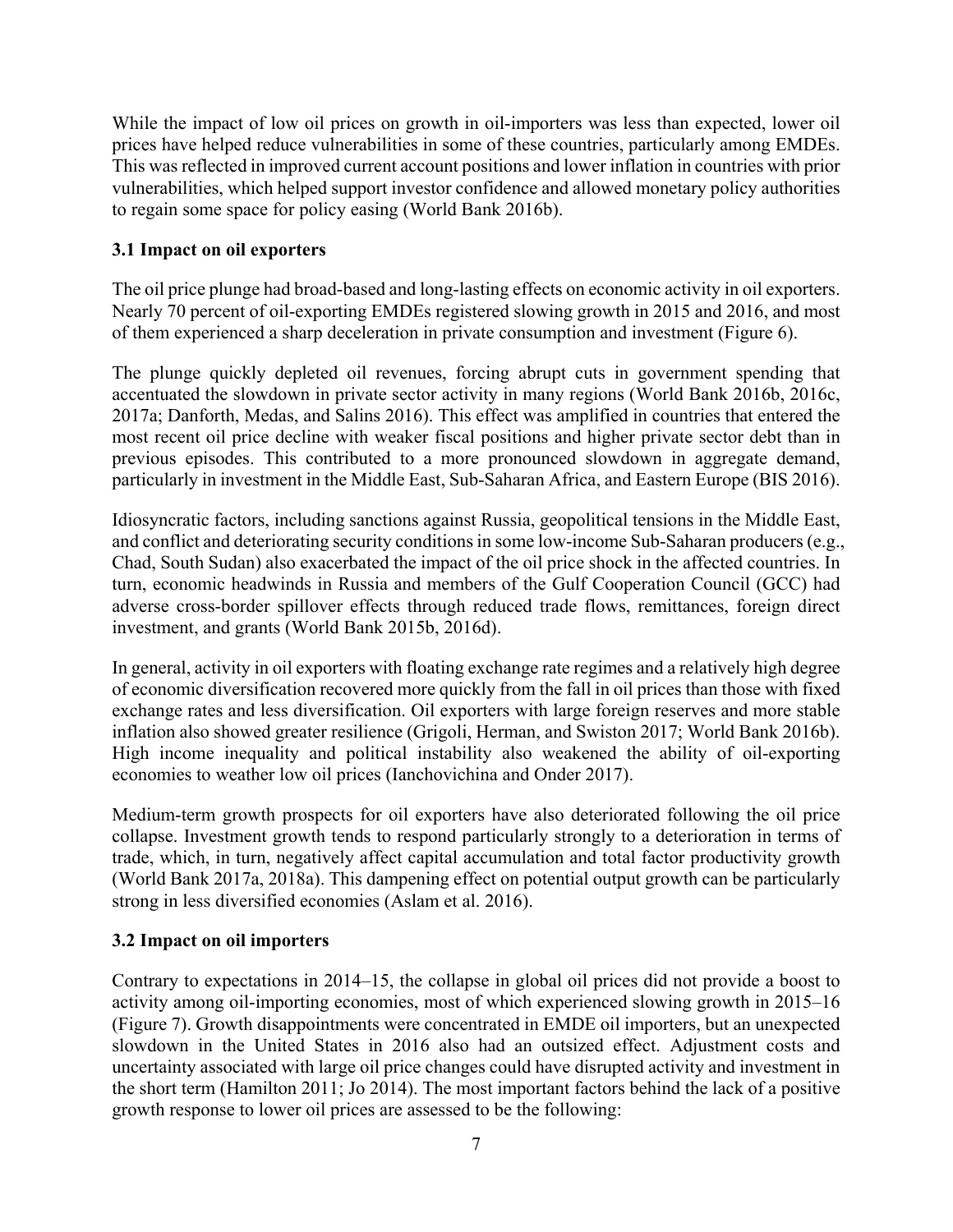**China's energy mix and rebalancing needs.** China is the second-largest oil importer in the world after the United States, but the share of oil in its overall energy consumption is the lowest among G20 economies. Instead, China relies heavily on coal, which accounted for 65 percent of energy consumption in 2016. Regulated fuel costs and a low energy and transportation weight in consumer baskets also mean that lower oil prices lead to limited real income gains for consumers (World Bank 2015c). Thus, the direct impact of the oil price plunge on China was relatively modest. Meanwhile, a near halving of investment growth since 2012 has weighed significantly on activity, and is estimated to have accounted for 40 to 50 percent of the import deceleration in 2014–15, with significant knock-on effects for trading partners (Kang and Liao 2016). Since much of investment is resource-intensive, the impact of slower investment growth was particularly significant for industrial commodity prices and activity in commodity-exporting EMDEs (World Bank 2016b; Huidrom, Kose, and Ohnsorge 2017).

**Lower sensitivity of other oil-importing EMDEs to oil shocks.** A number of recent empirical studies suggest that activity in oil-importing EMDEs is less responsive to oil supply shocks than that in major advanced economies (Aastveit, Bjørnland, and Thorsrud 2014; Caldara, Cavallo, and Iacoviello 2016). These studies explore several factors, including different energy mixes, consumption patterns, and energy price controls that limit the pass-through of world prices to domestic retail prices. Since many oil-importing EMDEs took advantage of lower world prices to reduce energy subsidies, real income gains from declining oil prices for consumers were more limited.

For non-oil commodity exporters, which represent approximately half of oil-importing EMDEs, adjustments to past terms-of-trade shocks continued to weigh heavily on activity in 2014–16.<sup>8</sup> Because investment has responded strongly to deteriorating terms of trade since 2011, both actual and potential output growth may have been negatively affected (World Bank 2017b). Some oilimporting EMDEs had also made significant investments in new oil production capacity and biofuels during the period of high oil prices, including in a number of low-income countries (World Bank 2015d). The reduced profitability of these projects as prices collapsed led to a sharp contraction in capital expenditures in those sectors. The fact that oil-importing EMDEs have become a major source of global growth and international spillovers could help explain the lack of a global stimulus effect from falling oil prices (Huidrom, Kose, and Ohnsorge 2017).

**The impact of low oil prices on investment in the United States.** In the United States, the boost to private consumption from lower oil prices was partly offset by a sharper-than-expected contraction in capital spending in the energy sector (Baumeister and Kilian 2016). Mining investment was cut in half in the two years that followed the mid-2014 oil price plunge. This dragged private investment down, curtailing GDP growth by 0.2 percentage point in both 2015 and 2016. The collapse of energy investment reflected both the magnitude of oil price changes and the specific nature of shale oil production, where capital expenditures are more price elastic than conventional production (Bjørnland, Nordvik, and Rohrer 2017; Newell and Prest 2017). U.S.

1

<sup>&</sup>lt;sup>8</sup> A country is classified as "non-oil commodity exporter" when, on average in 2012–14, either (i) total commodities exports accounted for 30 percent or more of total exports; or (ii) exports of any single commodity other than energy accounted for 20 percent or more of total exports. The classification of EMDEs into energy exporters, non-energy commodity exporters, and commodity importers is presented in Appendix 1.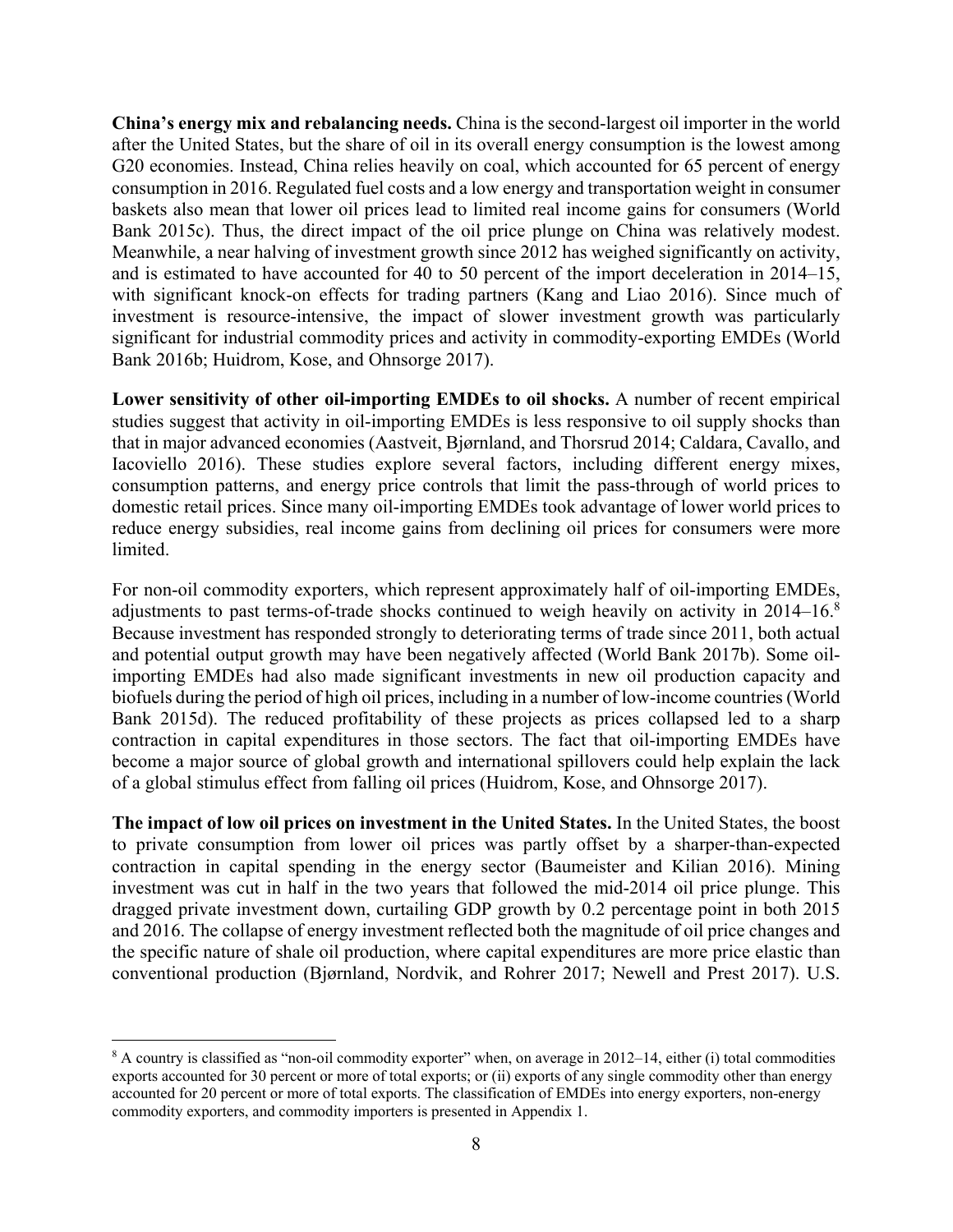business activity was also dampened by the sharp appreciation of the U.S. dollar, which adversely affected manufacturing exports and profits.

### **4. What was the policy response in oil exporters and oil importers?**

The sharp oil price decline elicited widely different monetary, fiscal, and structural policy responses in oil-exporting and oil-importing economies. Monetary policy and fiscal policy were nearly universally tightened among oil-exporting EMDEs, while the policy response in oil importers was varied. Among oil-exporting EMDEs, those with flexible exchange rates or lowerthan-average reliance on oil for government revenue experienced less abrupt deterioration in fiscal balances than those with fixed exchange rates or higher-than-average reliance on oil revenues. The oil price plunge encouraged reforms in a number of oil exporters, but more efforts are required to meet diversification needs and reinforce fiscal and monetary policy frameworks. Although some oil-importing EMDEs took advantage of the period of depressed oil prices to reform energy subsidies, there has been no noticeable improvement in fiscal sustainability since 2014.

### **4.1 Policy response in oil exporters**

### **Monetary policy**

Many oil-exporting EMDEs experienced either sharp currency depreciations or rapid declines in foreign exchange reserves in 2014–16. Countries with floating exchange rate regimes were better able to stabilize reserves, but generally suffered sharper initial depreciations (Figure 8). Monetary authorities in several countries intervened in foreign exchange markets to support their currencies (e.g., Angola, Azerbaijan, Bolivia, Kazakhstan, Malaysia, Nigeria, Russia, Sudan, Turkmenistan), while many raised policy interest rates to contain inflation amid large currency depreciations (e.g., Angola, Azerbaijan, Colombia, Ghana, Kazakhstan, Nigeria, Russia, Trinidad and Tobago) or to support currency pegs (e.g., Bahrain, Kuwait, the United Arab Emirates).

The erosion of foreign exchange reserves forced some currency devaluations and encouraged a shift to more flexible exchange rate regimes in a number of countries (e.g., Azerbaijan, Nigeria, Russia). In contrast, GCC countries used their large supply of reserves to maintain currency pegs, despite intermittent exchange rate pressures (World Bank 2016c).

Central banks in oil-exporting EMDEs also took steps to mitigate tightening banking sector liquidity. In some countries, sovereign wealth and pension funds were used to reduce liquidity pressures in the banking sector (e.g., Azerbaijan, Kazakhstan; Sommer et al. 2016).

In oil-exporting advanced economies, Canada and Norway, inflation remained better anchored than in EMDEs. In light of weakened growth prospects, monetary authorities in these countries were able to pursue accommodative monetary policy—each lowered policy rates two times during 2015—as a complement to an easing fiscal stance.

### **Fiscal policy**

Many oil-exporting EMDEs undertook fiscal consolidation measures to realign spending with revenues despite rising economic slack and diminishing long-term growth prospects (e.g., Algeria, Angola, Azerbaijan, Iraq, the Islamic Republic of Iran, Kuwait, Nigeria, Russia, Saudi Arabia, the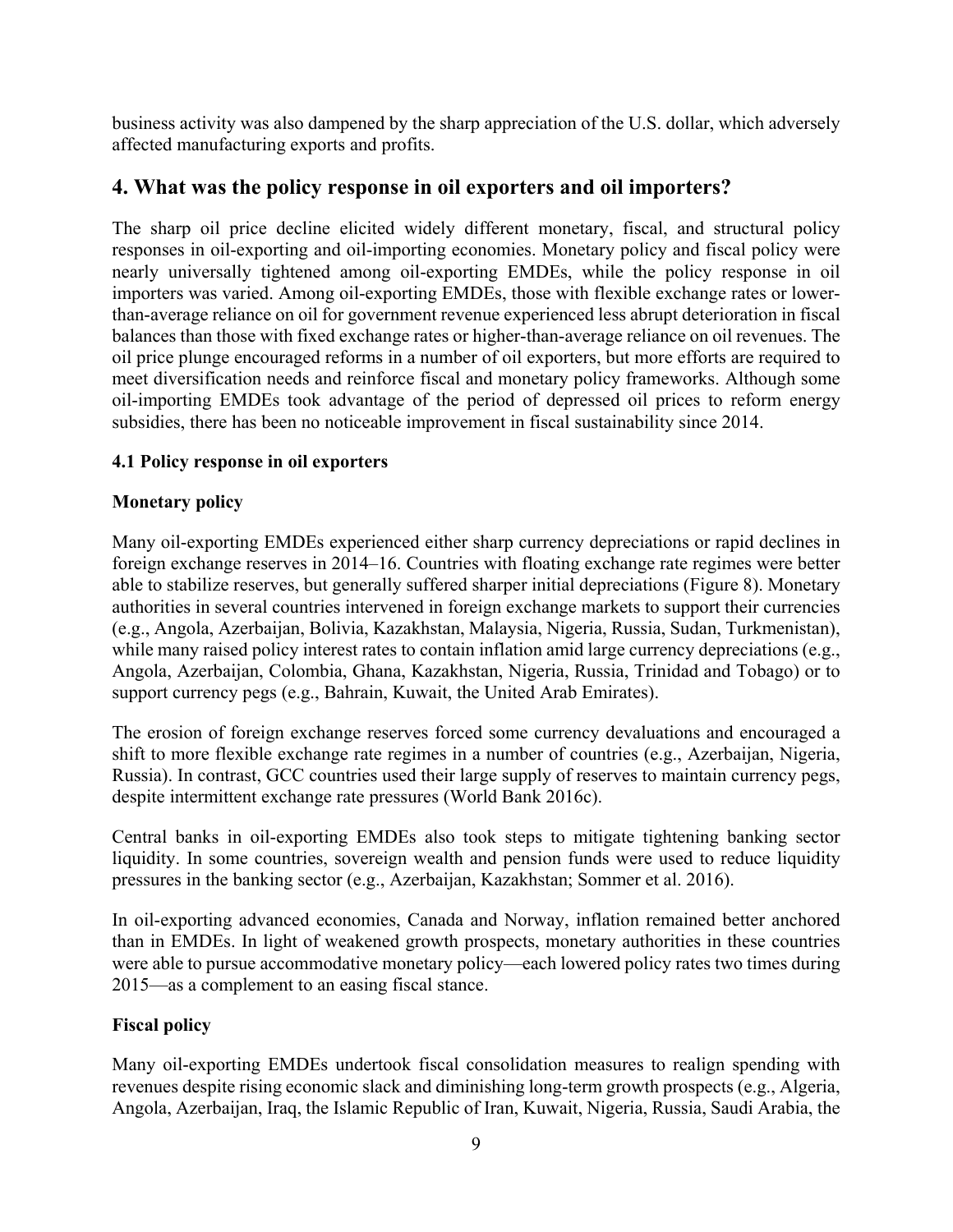United Arab Emirates; Danforth, Medas, and Salins 2016). Compared with previous episodes of declining oil prices, the impact on public finances in EMDE oil exporters during the 2014–16 episode was larger, reflecting the magnitude and duration of the oil price decline. The effect was compounded in some countries by weaker initial fiscal positions. Fiscal sustainability gaps continued to widen in 2015 and 2016, and government debt ratios rose on average by 11.4 percentage points, compared with an average of only 0.9 percentage point in past episodes (IMF 2017a; World Bank 2017a).

The deterioration in budget deficits and fiscal sustainability gaps was greater in oil-exporting EMDEs with higher reliance on oil-related revenues, while countries with more flexible exchange rate regimes generally fared better, in part because real exchange rate depreciation mitigated revenue declines and spurred needed adjustment within the private sector (Figure 8). A number of oil exporters that had previously built up buffers in sovereign wealth funds (SWFs) used such buffers to alleviate fiscal and exchange rate pressures (e.g., Algeria, Azerbaijan, Kazakhstan, Kuwait, Saudi Arabia, the United Arab Emirates; World Bank 2015d). Others chose to issue debt on international markets, as borrowing costs were low (Lopez-Martin, Leal, and Martinez 2016; Alberola- Ila et al. 2017).

Several countries also implemented tax reforms to compensate for the loss of government revenues and to insulate such funds from future oil price fluctuations. For instance, goods and services or value-added taxes were introduced (e.g. Malaysia, Saudi Arabia, the United Arab Emirates), while existing VAT rates were raised (Colombia). However, implementation has stalled in some cases (e.g., Bahrain, Kuwait, Oman, Qatar), while exemptions have limited revenue growth in others (Malaysia).

Expenditure cuts and tax hikes have helped lower the fiscal breakeven oil price in oil-exporting EMDEs since 2015, although the breakeven price remains higher than the medium-term forecast of \$65/bbl in some countries (e.g., Bahrain, Saudi Arabia, Oman, the United Arab Emirates; Baffes et al. 2015; World Bank 2017b, 2017c, 2018b).

In oil-exporting advanced economies (e.g., Canada and Norway), the availability of fiscal buffers provided space to loosen fiscal stances, as measured by changes in the structural budget balance (i.e., the budget balance adjusted for the gap between actual and potential output levels). For example, Norway's fiscal rule allows up to 4 percent of its SWF to be drawn down to fund fiscal deficits. This provided a countercyclical policy tool to support growth.

### **Structural policy**

The collapse in oil prices provided impetus for reforms, particularly of energy subsidies. In countries where such reforms were undertaken, energy subsidies represented nearly 6 percent of GDP before the 2014–16 oil price collapse. Between mid-2014 and end-2016, more than half of oil-exporting EMDEs introduced subsidy reforms, including the Middle East and North Africa (Algeria, Bahrain, Islamic Republic of Iran, Iraq, Kuwait, Oman, Qatar, United Arab Emirates, Saudi Arabia, Yemen), Sub-Saharan Africa (Gabon, Ghana, Nigeria, Sudan), East Asia (Bahrain, Malaysia), Latin America (Trinidad and Tobago), and Central Asia (Kazakhstan, Turkmenistan). Several oil exporters have reduced utility subsidies as well. In some cases—for instance, in GCC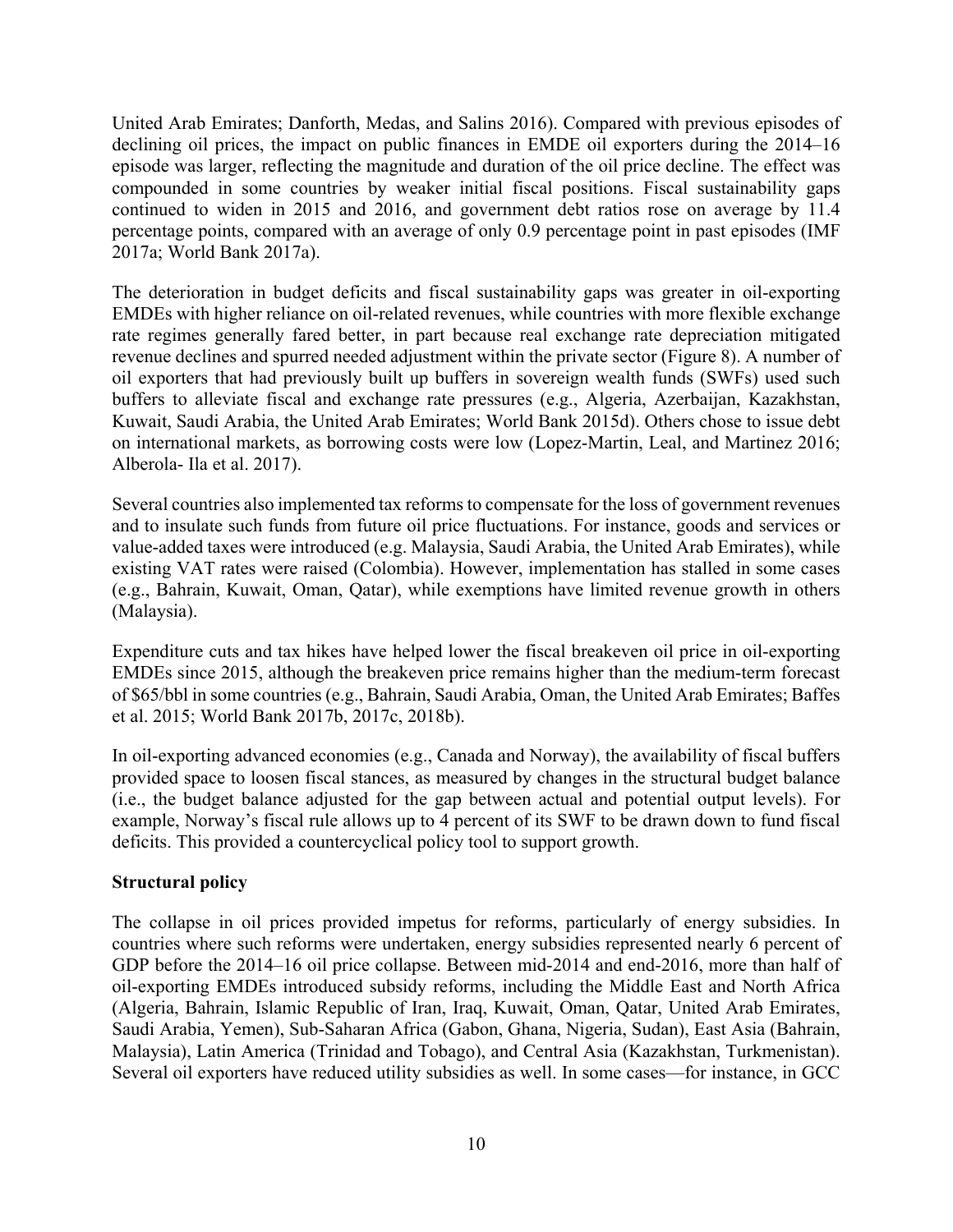countries—subsidy reform was a significant break from past policy (Krane and Hung 2016; World Bank 2017b).

The aim of these reforms was to restore fiscal space, discourage wasteful energy consumption, and generate capacity for programs that better target the poor (IMF 2017b). Encouragingly, the design and implementation of recently-implemented energy subsidy reforms have been superior to past efforts, which were poorly phased in and hampered by insufficient communication to the public about the rationale behind the changes (Clements et al. 2013; Asamoah, Hanedar, and Shang 2017). In many cases, recent reforms have also included measures to mitigate the impact on the poor and to strengthen social safety nets (e.g., Algeria, Angola, Saudi Arabia).

Beyond subsidy reforms, several large oil-exporting EMDEs have also laid out medium- to longterm plans to reduce reliance on the energy sector. Examples include: reducing labor market rigidities (e.g., Oman, Saudi Arabia), supporting foreign investment (e.g., Saudi Arabia), expanding infrastructure investment (e.g., Malaysia), and improving the business environment (e.g., Algeria, Bahrain, Brunei Darussalam, Kazakhstan, Nigeria; Figure 9). However, in some cases, the structural reform agenda has faced legislative or implementation delays (e.g., Algeria, Kazakhstan) or has been scaled back as fiscal pressures receded (e.g., privatization efforts in Russia).

### **4.2 Policy response in oil importers**

### **Monetary policy**

The plunge in oil prices, coupled with a weak global growth environment, exacerbated the existing disinflation trend in many oil-importing EMDEs. In this context, several central banks cut interest rates, or otherwise pursued accommodative monetary policy, during 2015–16 (e.g., China, Croatia, Dominican Republic, Hungary, India, Pakistan, Poland, Romania, Thailand). Yet, a number of non-oil commodity exporters raised rates during part of the 2015–16 period because they experienced significant currency depreciation, in part due to increasing concerns about external vulnerability (e.g., Brazil, Kenya, Mongolia, Peru, South Africa, Uganda, Ukraine, Zambia) and above-target inflation (e.g., Brazil, Mexico, Peru, Sri Lanka, Ukraine).

For major advanced economies, the fall in oil prices coincided with a further drop in long-term inflation expectations. This raised concerns about persistent deflationary pressures, particularly in the Euro Area and Japan (Arteta et al. 2016). With these economies experiencing interest rates close to their lower bounds before the oil price collapse, reduced inflation expectations could have resulted in upward pressures on real interest rates. Central banks in both the Euro Area and Japan responded to deflationary risks by pursuing more aggressive monetary policy accommodation, including negative interest rate policies and expanded asset purchase programs. These steps helped to support an acceleration of activity.

### **Fiscal policy**

Lower oil prices were expected to provide oil importers an opportunity to rebuild fiscal space, but fiscal positions instead worsened in a number of these countries over the period 2014–16 (e.g., Argentina, Brazil, Turkey). In fact, cyclically-adjusted fiscal balances of oil-importing EMDEs deteriorated significantly and government debt ratios increased. In some cases, this reflected the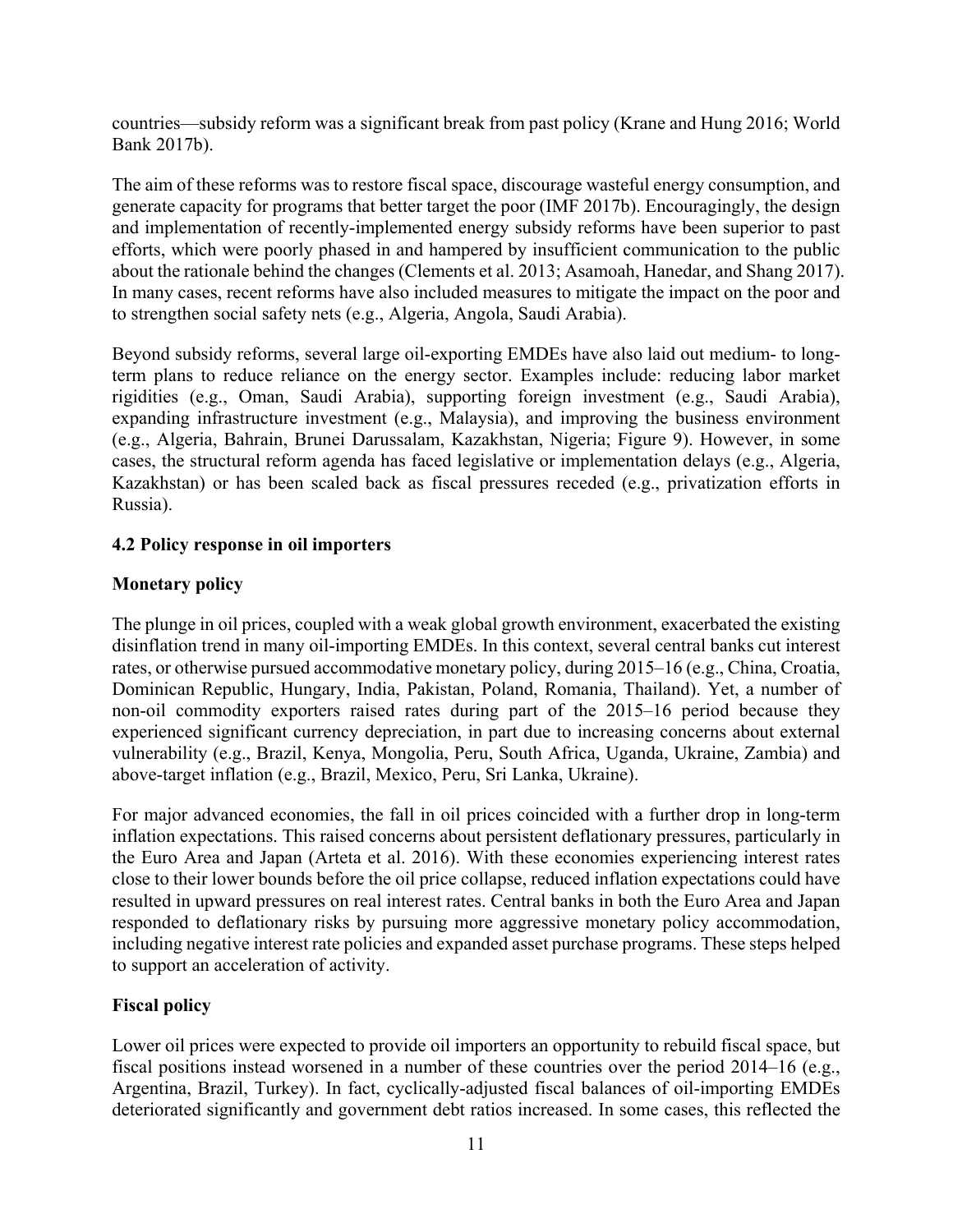effects of the broader decline in commodity prices, which reduced government revenues and necessitated spending cuts (e.g., Mongolia, Mozambique, Namibia, Rwanda, Ukraine). But even in countries where growth remained relatively robust and output gaps positive, governments missed the opportunity of lower energy prices to rebuild necessary fiscal space (Kose et al. 2017).

For advanced economies, fiscal stances continued to tighten in 2014–15, on average, but then became slightly expansionary in 2016, amid concerns about persistently weak growth and increasingly constrained monetary policies (IMF 2017a). Lower oil prices implied more limited direct fiscal windfalls in advanced economies compared to EMDEs given the smaller prevalence of subsidies (Coady et al. 2017; IEA 2016).

### **Structural policy**

Like oil-exporting EMDEs, oil-importing EMDEs have taken advantage of declining oil prices to begin dismantling energy subsidies—such subsidies tend to benefit high-income earners, crowd out public investment, and encourage more intensive use of fossil fuels (Arze del Granado, Coady, and Gillingham 2012). Since mid-2014, several countries have implemented such reform (e.g., China, the Arab Republic of Egypt, Mexico, Morocco, Tunisia), while others have raised energy taxes (e.g., China, Rwanda, South Africa, Vietnam; IEA 2015; IMF 2016; Kojima 2016). These steps have also included measures to avoid energy subsidies re-emerging if oil prices rebound vis-à-vis automatic pricing mechanisms or full energy price liberalization (e.g., China, Côte d'Ivoire, India, Jordan, Madagascar, Mexico, Thailand, Ukraine; Asamoah, Hanedar, and Shang 2017; Beylis and Cunha 2017).

### **5. What are the remaining challenges for oil exporters?**

The prospect of persistently low, and perhaps more volatile, oil prices intensifies the need for improved monetary and fiscal policy frameworks. It also underscores the urgency for reforms to reduce reliance on oil, increase value added and productivity in the non-extractive sector, and boost competitiveness, skills acquisition, and adaptability.

### **Monetary policy**

Reforms to monetary policy frameworks could help foster resilience to oil price fluctuations, limiting procyclicality and ensuring smoother exchange rate adjustments (Frankel 2018; Torvik 2018). For countries with floating exchange rate regimes, options include targeting the domesticcurrency price of exports, the GDP deflator, or even nominal GDP (Frankel 2010; Catao and Chang 2013). These options are viewed as delivering higher welfare gains and stability compared to policies that target consumer price inflation.

Countries with currency pegs—especially small open economies with limited financial market depth—could also see advantages by adding oil prices as part of their targeted currency basket. Irrespective of currency regimes, a criterion for judging whether monetary policy is appropriately countercyclical is whether the nominal exchange rate is allowed to move in line with terms-oftrade shocks.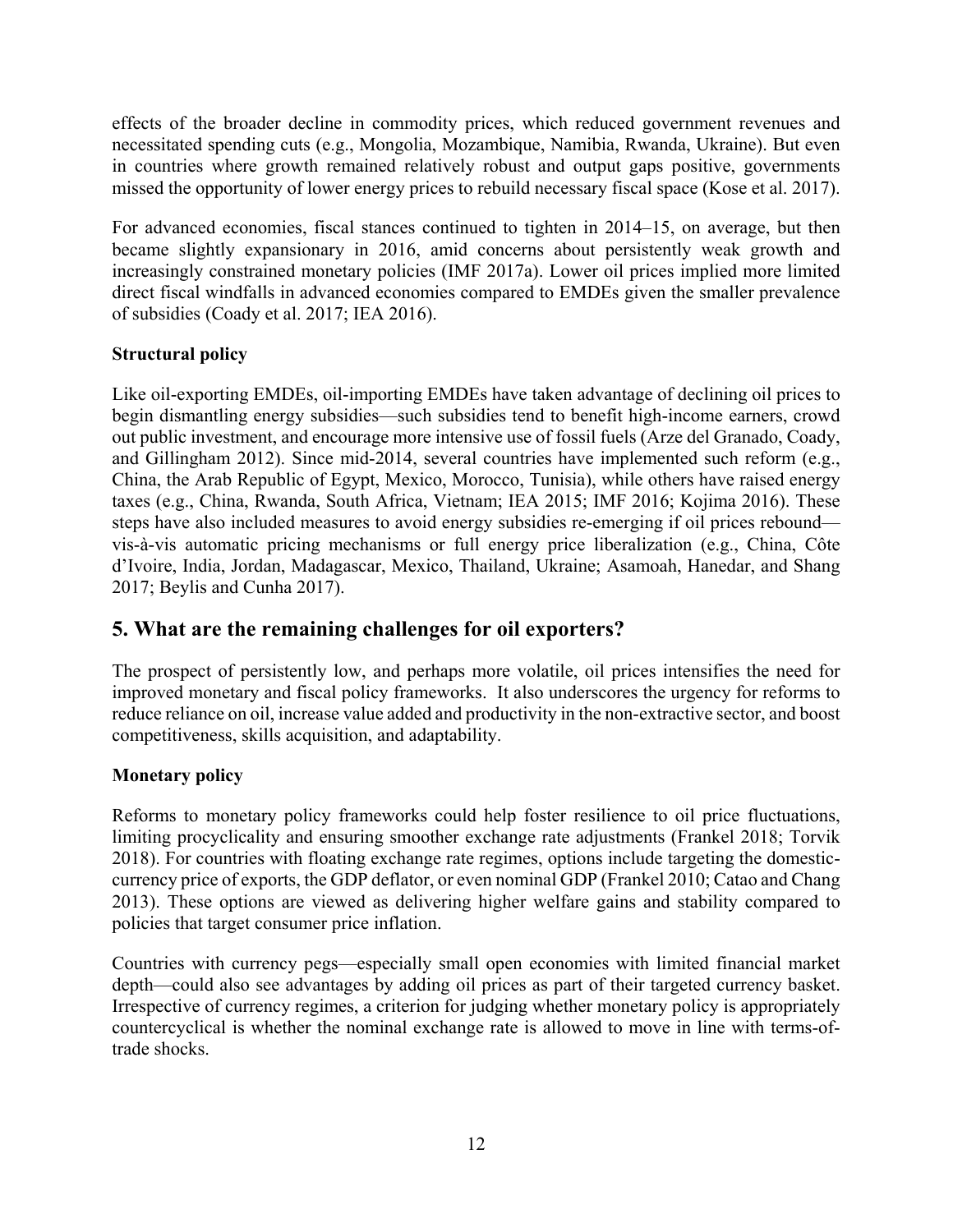### **Fiscal policy**

Fiscal reforms also remain necessary in a majority of oil-exporting EMDEs. Only one-fourth of oil-exporting EMDEs have fiscal rules to smooth the impact of oil price cycles on activity and public finances. This suggests the need for stronger fiscal frameworks to help reduce procyclicality and to establish a firmer foundation for long-term fiscal sustainability (Mendes and Pennings 2017; Devarajan 2017). Oil price hedging and indexation of government bonds to oil prices could also help reduce exposure to short-term fluctuations in oil prices (Frankel 2017).

### **Diversification**

Over the medium term, diversification away from oil will be needed to raise GDP per capita and improve growth prospects for oil-exporting EMDEs (Beck 2018; Gylfason 2018). Cross-country studies underscore that greater diversification of exports and government revenues bolsters longterm growth prospects and resilience to external shocks (Lederman and Maloney 2007; Hesse 2008; IMF 2016). At present, oil-exporting EMDEs exhibit a much higher degree of export concentration than oil-importing EMDEs and advanced economies (Figure 9).

The successful diversification experience of some energy producers (e.g., Malaysia, Mexico) suggests the need for both vertical diversification in oil, gas, and petrochemical sectors, as well as horizontal diversification beyond these sectors. This involves reforms to improve the business environment, education, and skills acquisition (Callen et al. 2014). Attracting capital flows to nonresource sectors may also encourage such efforts. While incremental diversification around resource sectors can help foster learning and the adoption of new technologies, proper regulatory and institutional conditions need to be in place to attract new investments, help the development of higher value-added export sectors, and boost participation in regional and global value chains. Regulations and institutions that slow the emergence of new sectors should be identified and reformed to support efficiency-seeking and productivity-enhancing investments (Mahmood 2017).

### **6. Conclusion and implications for the future**

The plunge in oil prices from June 2014 to January 2016, one of the three largest declines since World War II, had an unexpected impact on global activity and generated a host of policy responses in oil-exporting and oil-importing economies. The key takeaways of the paper are as follows:

- Supply factors appear to have played a predominant role, particularly during the first stage of the price drop, from mid-2014 to early 2015. Rising production and efficiency gains in U.S. shale oil, diminishing supply disruptions in the Middle East, and OPEC's decision in November 2014 to abandon price controls amplified market perception of a significant supply glut. However, disappointing global growth during the second stage, from mid-2015 to early 2016, meant that demand factors also played a significant role during this period.
- The oil price plunge failed to provide the expected boost to activity, as global growth slowed in 2015 and 2016. Despite a robust upturn in 2017, global growth was overestimated by an average of 0.2 percentage point per year over the period 2014–17, of which 50 percent was explained by oil-exporting EMDEs, 35 percent by oil-importing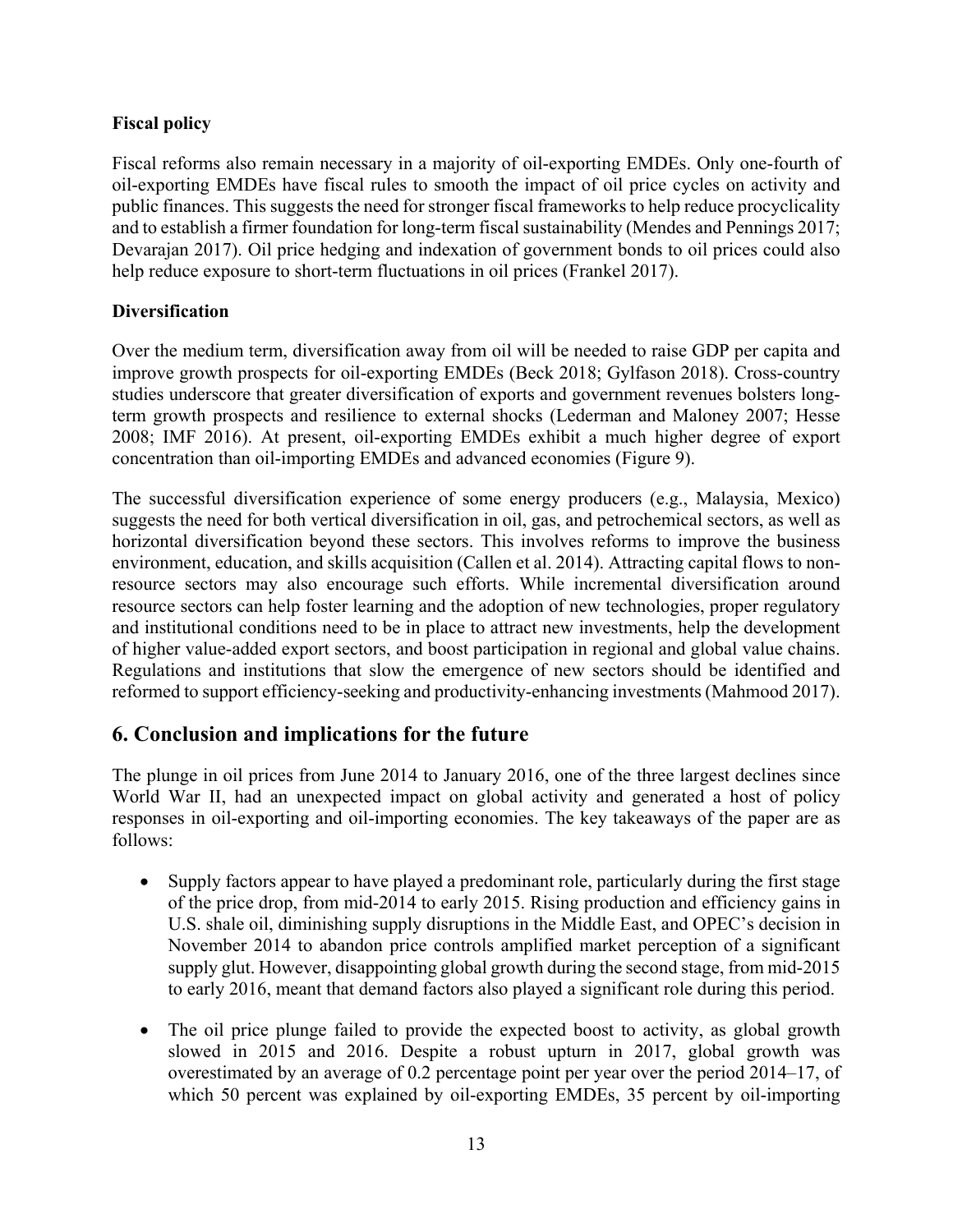EMDEs, and the remainder by advanced economies. In oil importers, the shortfall reflected the low responsiveness of activity to falling oil prices, ongoing economic rebalancing in China, and the dampening impact of a sharp contraction in U.S. energy investment and a rapid appreciation of the U.S. dollar on growth in the United States. Growth slowdowns in oil exporters were sharper and longer-lasting than expected, contributing to global growth shortfalls despite the limited size of these economies.

 The collapse in oil prices triggered varying policy responses. Oil exporters faced a challenging landscape after the oil price collapse, as growth prospects deteriorated, currency pressures increased, and fiscal buffers were depleted. However, economies with flexible currency regimes, relatively large fiscal buffers, and more diversification fared better than others. In addition, the period of low oil prices has compelled policymakers in many oil-exporting economies to begin to undertake long-needed reforms, including reducing fiscally costly energy subsidies and developing plans to reduce reliance on the energy sector. Several oil-importing EMDEs have also lowered energy subsidies on fiscal and environmental grounds.

The likelihood of oil prices remaining markedly below pre-2014 levels underscores the urgency of continued policy adjustment, particularly in oil exporters. Despite oil prices recovering to more than \$70 per barrel at the start of 2018, fundamental changes in the oil market in recent years make it unlikely that prices will rise much more (Figure 10). In particular, shale oil has altered long-term price expectations, increasing global recoverable oil reserves and turning energy scarcity concerns in the late 2000s into a supply glut.

Oil price forecasts in 2014, which envisioned the Canadian oil sands as the world's marginal oil supplier, projected a nominal oil price of \$100/bbl in 2025. Since then, technological advancements and rising productivity in the U.S. shale oil industry, coupled with efficiency improvements on the consumption side and substitution away from oil, have brought the 2025 nominal oil forecast down to \$65/bbl. This said, oil supply shocks (notably geopolitically-driven disruptions) or demand shocks (especially from large EMDEs, such as India and China, where most demand growth is expected to originate) could still trigger sharp fluctuations in oil prices and overshooting in both directions (Arezki et al. 2017).

The episode of falling oil prices in 2014–16 illustrates that large price changes can have disruptive effects on global activity, including by discouraging investment in both energy and some nonenergy sectors. For oil exporters, the oil price plunge has cast a long shadow, as significant declines in investment and output tend to lead to weaker potential output growth in subsequent years. The expectation that oil prices will remain markedly lower than previously projected increases the urgency of accelerating diversification efforts, boosting resilience, and increasing fiscal sustainability. The possibility of significant fluctuations in oil prices also emphasizes the need to reinforce fiscal rules and ensure that monetary policy frameworks facilitate orderly adjustments and limit adverse effects on activity.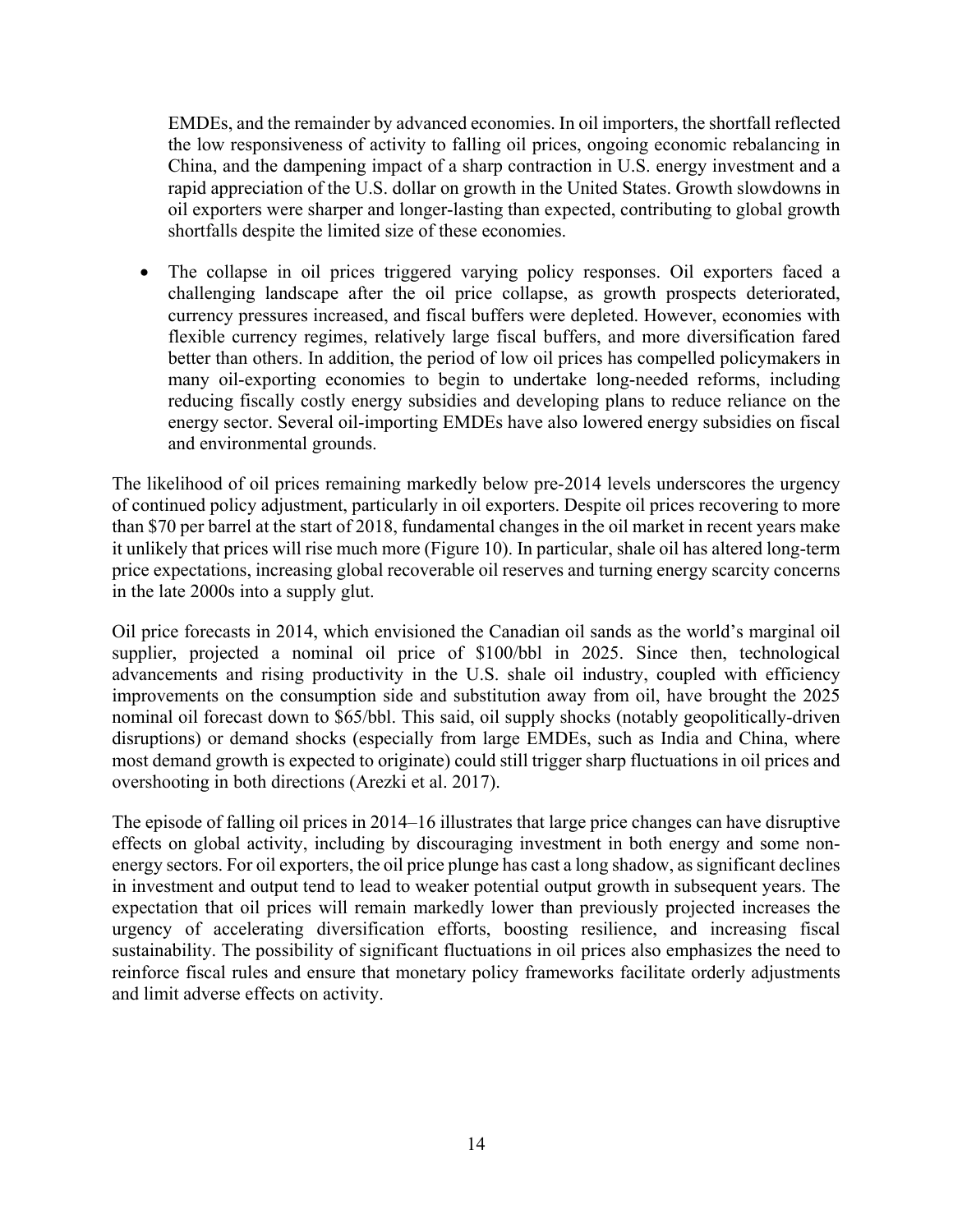

### **Figure 1. The oil price plunge of 2014–16 in perspective**

Sources: Energy Information Administration, International Energy Agency, World Bank.

A. Last observation is March 2018.

B. Real oil prices are calculated as the nominal price deflated by the international manufacturers unit value index, in which 100=2010. World Bank crude oil average. Last observation is March 2018.

C. Oil supply balance is the difference between global oil production and consumption, in million barrels per day (mb/d). Last observation is 2018Q1.

D. Last observation is 2018Q1.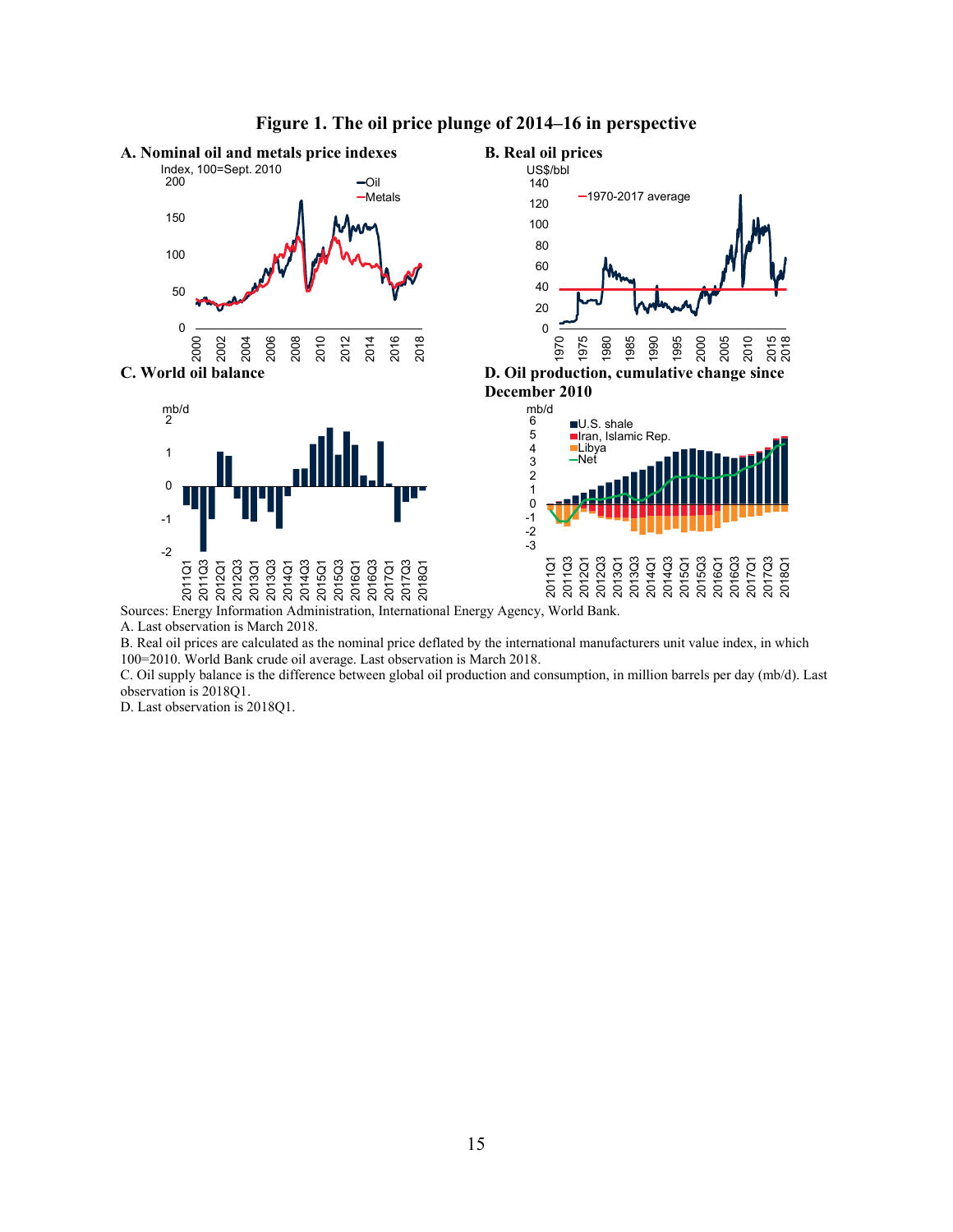

### **Figure 2. U.S. shale oil activity and OPEC policy**

NASWellCube Premium.

A. Weekly data. Last observation is April 20, 2018. WTI is West Texas Intermediate.

B. Does not include test activity. Last observation is 2017Q2.

C. Technically recoverable oil from low permeability tight formations, which includes shale. Data as of September 24, 2015.

C. Median Brent oil price forecasts reported from February 2014 through August 2015.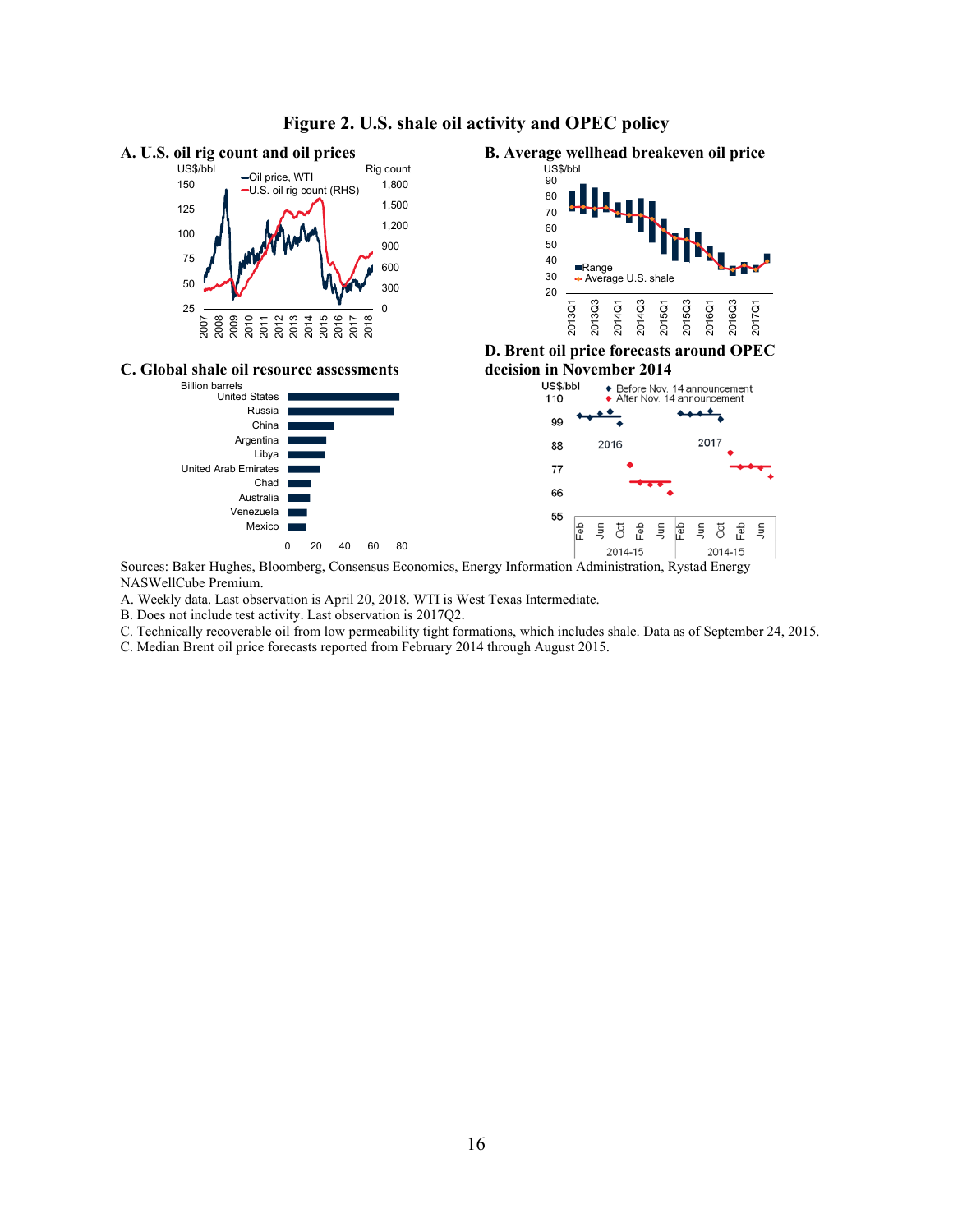### **Figure 3. Oil demand trends**



Sources: BP Statistical Review of World Energy, International Energy Agency Global EV Outlook, World Bank. A. Oil intensity of energy consumption measured as oil consumption in percent of total primary energy consumption. Oil intensity of real GDP measured as oil consumption relative to real GDP. Last observation is 2016. B. Electric car stock includes battery-electric vehicles and plug-in hybrid electric vehicles.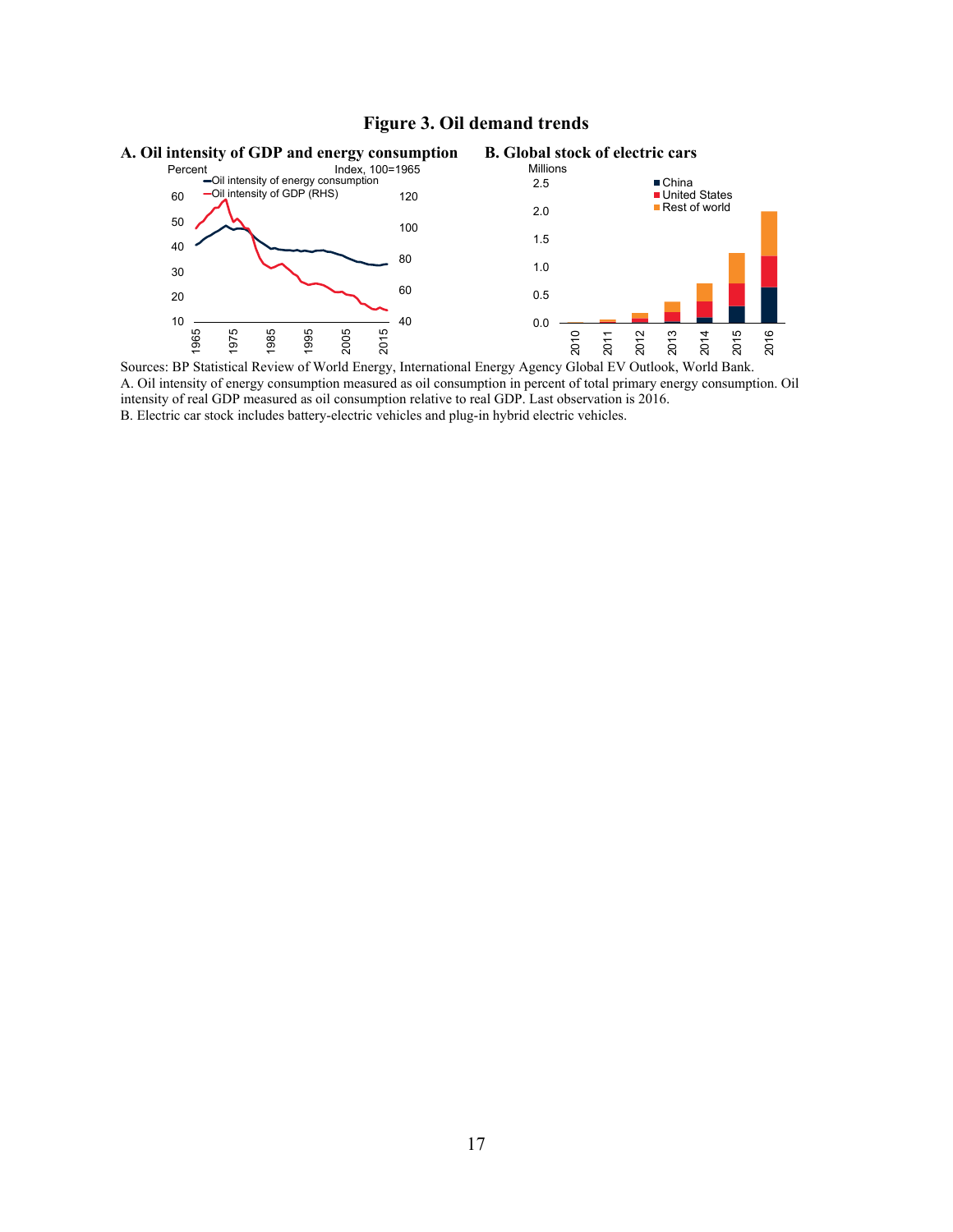

### **Figure 4. Contribution of oil supply and demand shock**

Source: World Bank.

A. B. Based on the decomposition of oil price changes from a structural vector autoregressive (SVAR) model including global industrial production, global oil production, and oil and metals prices. The identification scheme is comparable to that suggested in Caldara, Cavallo, and Iacoviello (2016), putting restrictions on short-term oil supply and demand elasticities based on a survey of the literature.

A. Last observation is February 2018.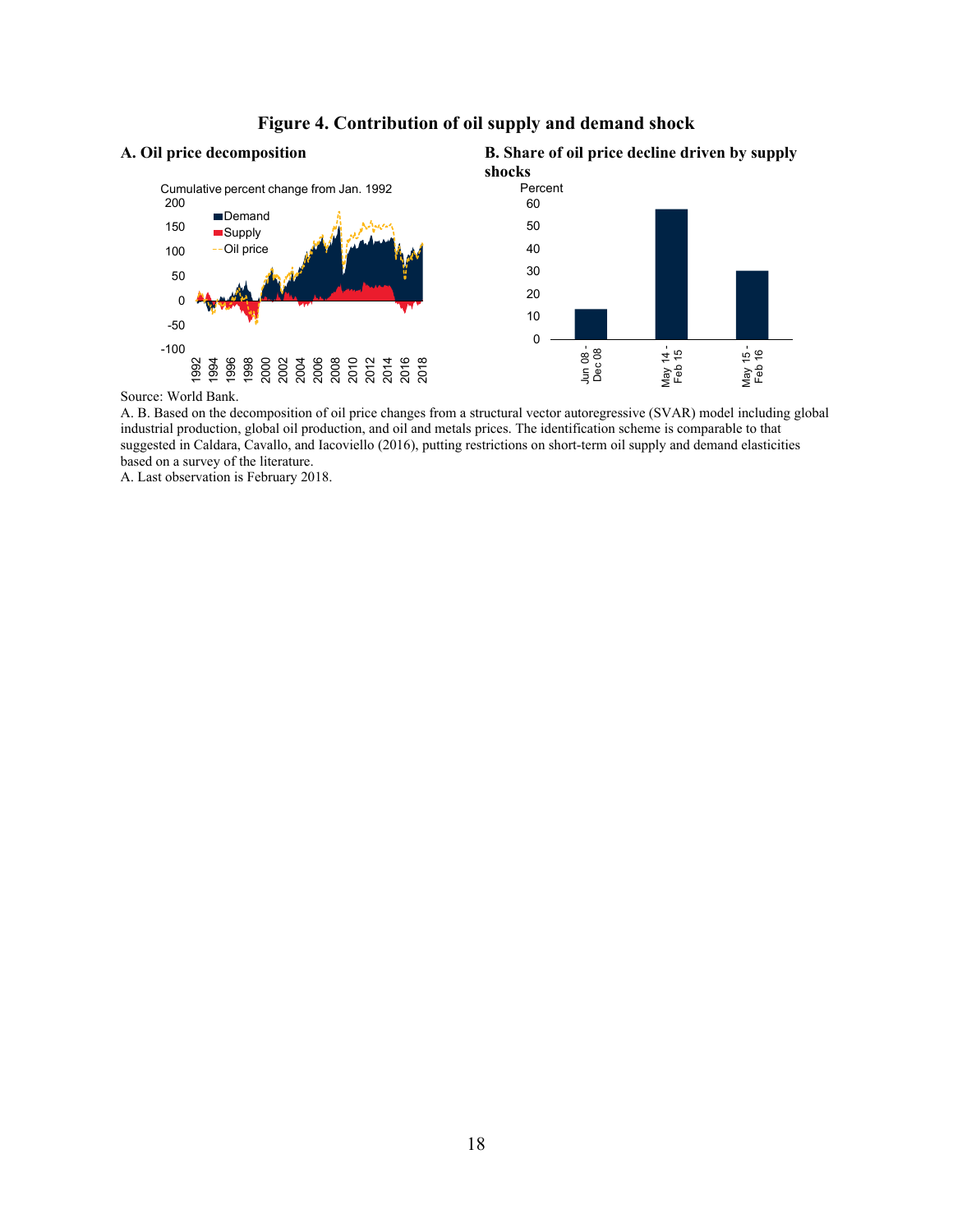### **Figure 5. Global activity**



Source: World Bank.

A. B. Aggregate growth rates calculated using constant 2010 U.S. dollar GDP weights. Country classification is presented in Appendix 1.

A. Purple diamonds correspond to growth forecasts at beginning of each calendar year from *Global Economic Prospects*. Bars represent actual data up to 2016 and estimates for 2017.

B. Forecast errors computed as the difference between actual global growth and forecasts at the beginning of each calendar year. Sample includes the 153 countries with forecast data available in 2014.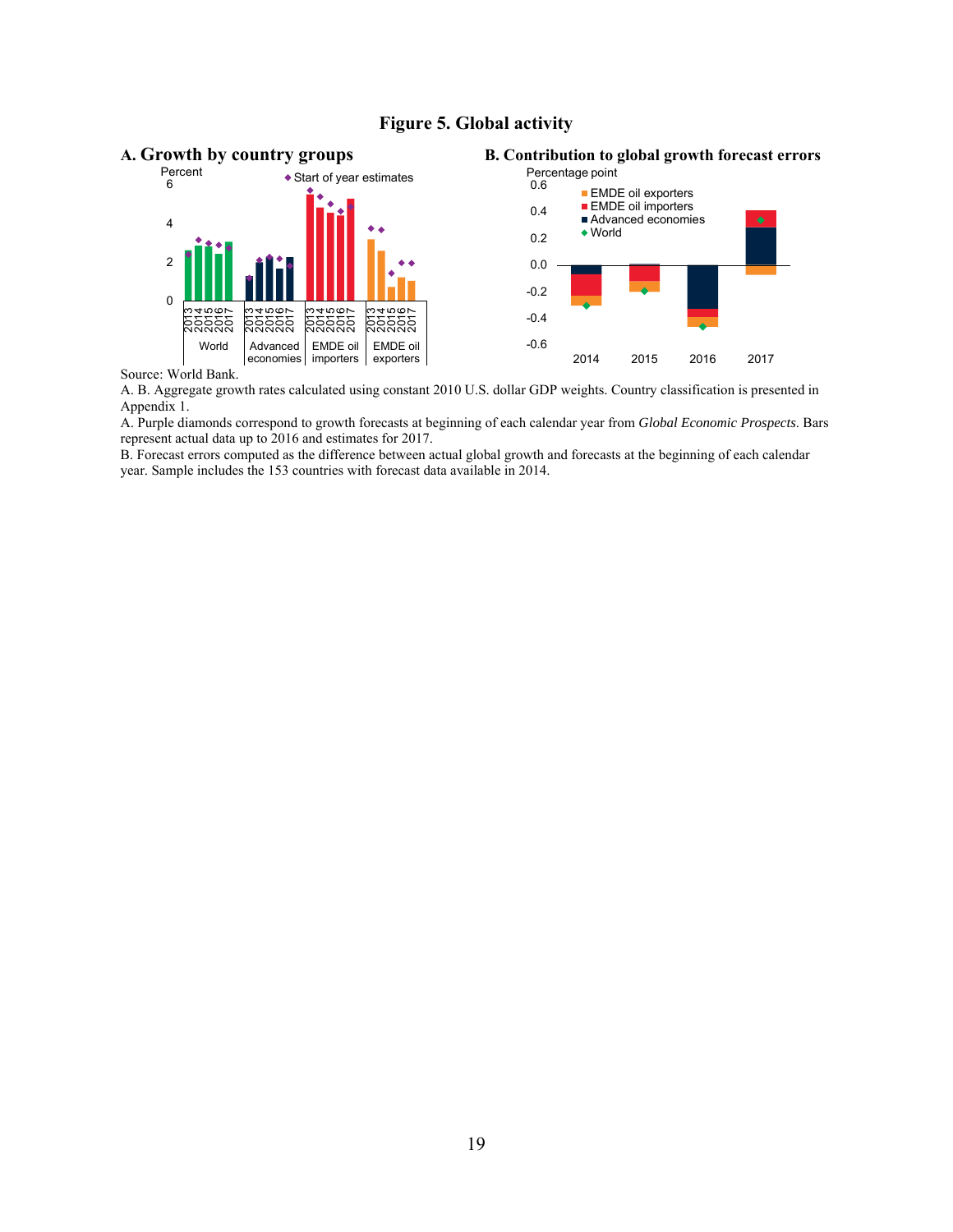

### **Figure 6. Activity in oil-exporting EMDEs**

Sources: International Monetary Fund, United Nations Conference on Trade and Development (UNCTAD), World Bank. A. Aggregate growth rates calculated using constant 2010 U.S. dollar GDP weights. Increasing/decreasing growth are changes of at least 0.1 percentage point from the previous year. Countries with a slower pace of contraction from one year to the next are included in the increasing growth category.

B. Blue bars indicate EMDEs, red bars indicate advanced economies.

C. D. Sample includes 31 oil-exporting EMDEs. Figures show average and range for each category.

C. Exchange rate classification is based on the IMF's Annual Report on Exchange Arrangements and Exchange Restrictions database, in which countries are ranked 0 (no separate legal tender) to 10 (free float). "Hard and soft pegs" refers to countries with a ranking of 1 to 6, while "floating" denotes those with rankings of 7 to 10 and includes countries with horizontal bands and other managed arrangements.

D. "Above average concentration" and "below average concentration" groups are defined by countries above or below the sample average for export concentration in 2014. Concentration index measures the degree of product concentration, where values closer to 1 indicate a country's exports are highly concentrated on a few products. The average for the sample is 0.6, where 1 is the most concentrated.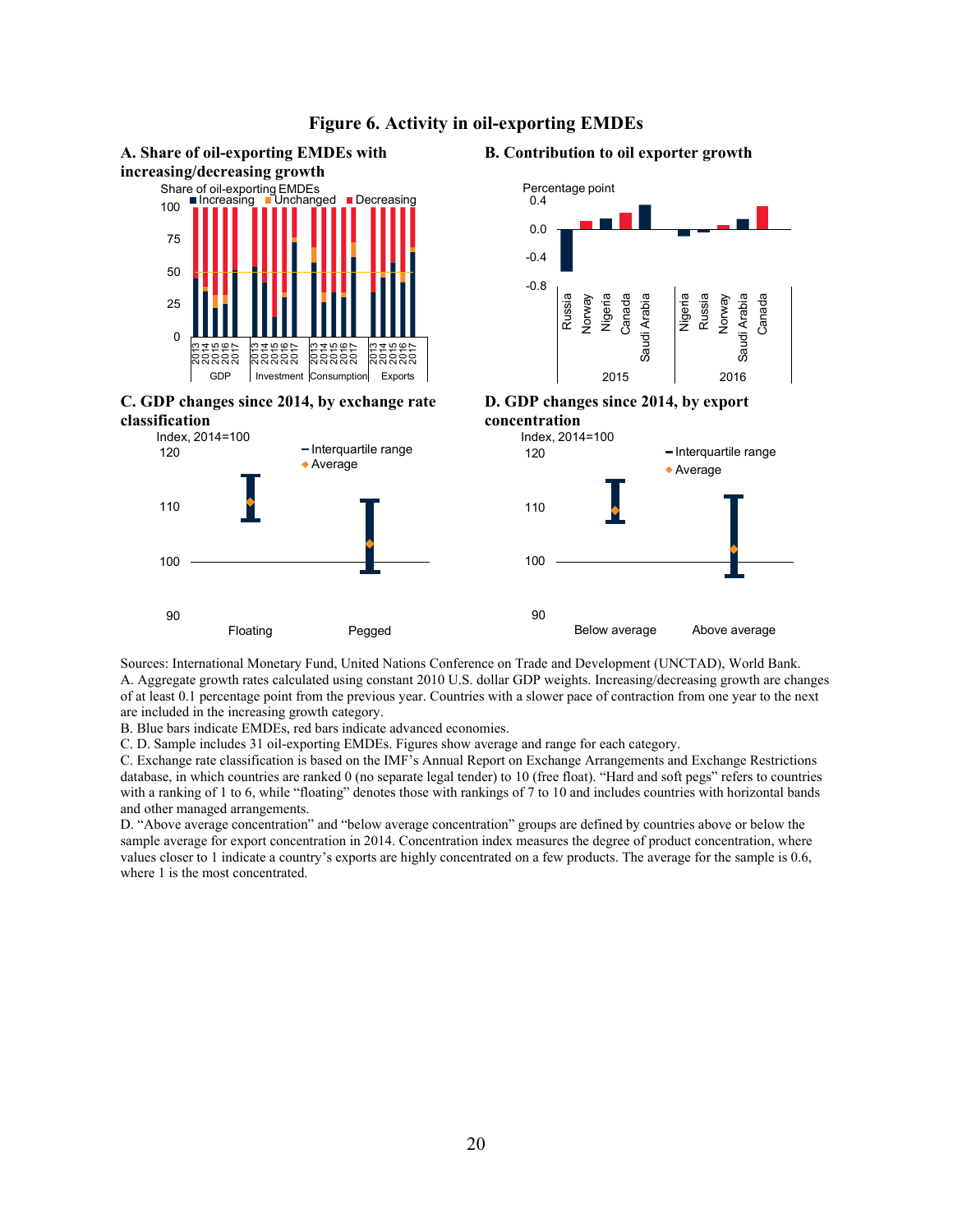

### **Figure 7. Activity in oil-importing economies**

 $\frac{1}{2}$   $\frac{1}{2}$   $\frac{1}{2}$   $\frac{1}{2}$   $\frac{1}{2}$   $\frac{1}{2}$   $\frac{1}{2}$   $\frac{1}{2}$   $\frac{1}{2}$   $\frac{1}{2}$   $\frac{1}{2}$   $\frac{1}{2}$   $\frac{1}{2}$   $\frac{1}{2}$   $\frac{1}{2}$   $\frac{1}{2}$   $\frac{1}{2}$   $\frac{1}{2}$   $\frac{1}{2}$   $\frac{1}{2}$   $\frac{1}{2}$   $\frac{1}{2}$ 

0 20

Brazil Mexico Indonesia Advanced economies Turkey India South Africa China

A. B. Aggregate growth rates calculated using constant 2010 U.S. dollar GDP weights. Increasing/decreasing growth are changes of at least 0.1 percentage point from the previous year. Countries with a slower pace of contraction from one year to the next are included in the increasing growth category.

-0.3 -0.2

2000 2002 2004 2006 2008 2010 2012 2014 នក<br>ឧត្ត -12 -8 -4

12

C. Oil consumption is measured in million tonnes; other fuels in million tonnes of oil equivalent. Renewables are based on gross generation from renewable sources including wind, geothermal, solar, biomass, and waste, but not accounting for crossborder electricity supply.

D. Mining investment is real private fixed investment of nonresidential structures for mining exploration, shafts, and wells.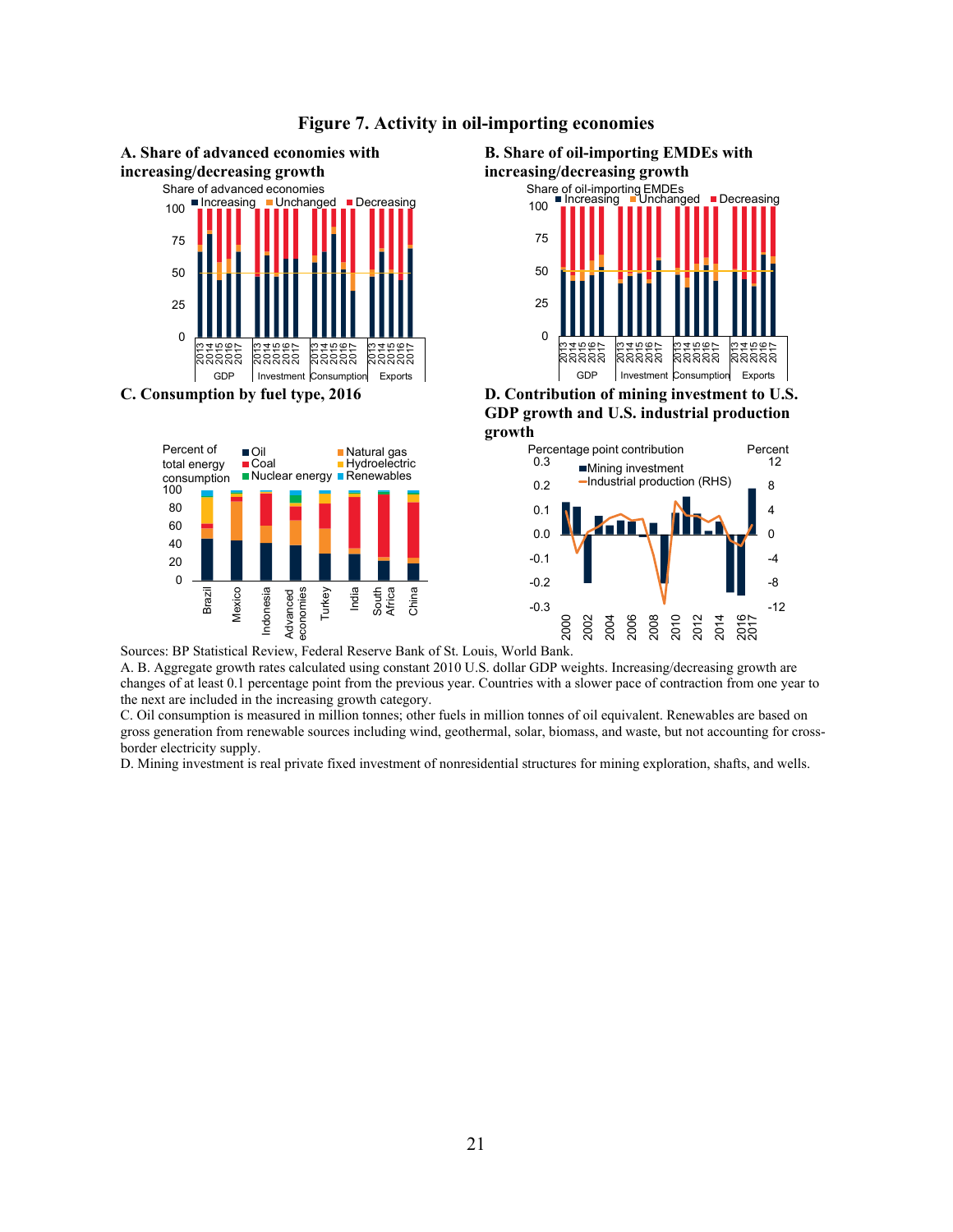

### **Figure 8. Policy response in oil-exporting EMDEs**

A. B. Exchange rate classification is based on the IMF's Annual Report on Exchange Arrangements and Exchange Restrictions database, in which countries are ranked 0 (no separate legal tender) to 10 (free float). "Pegged" denotes countries ranked 1 to 6. "Floating" denotes countries ranked 7 to 10.

A. Nominal effective exchange rate and foreign reserved indexed to 100=January 2014. Last observation is March 2018.

B. Change in overall fiscal balance as a percent of GDP from 2014 to 2016.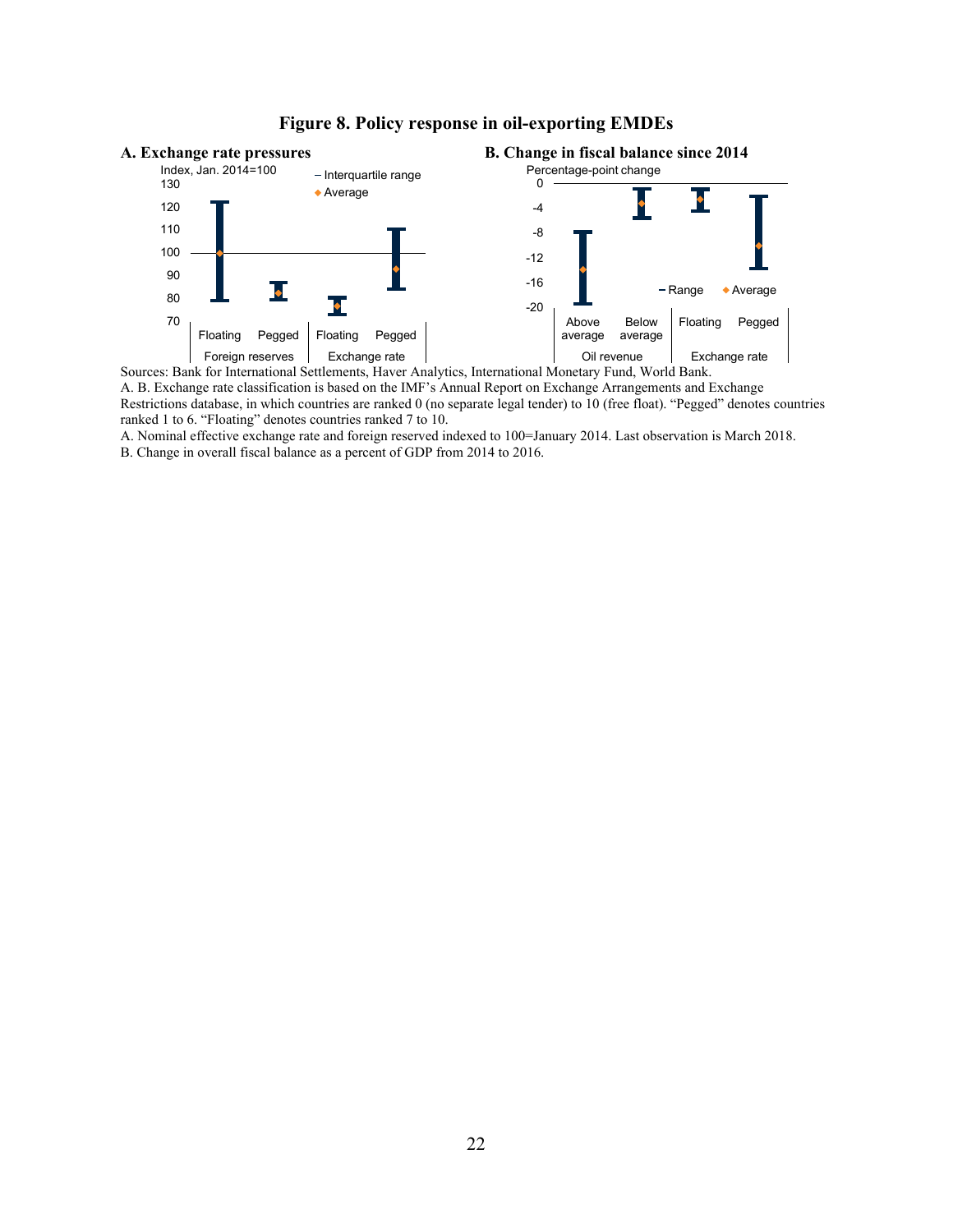

### **Figure 9. Reforms in Oil Exporters and Export Concentration**

 Sources: United Nations Conference on Trade and Development (UNCTAD), World Bank Doing Business. A. Number of reforms reported in Doing Business in the following areas: making it easier to start a business, making it easier to deal with construction permits, making it easier to get electricity, making it easier to register property, making it easier to get credit, making it easier to protect minority investors, making it easier to pay taxes, making it easier to trade across borders, making it easier to enforce contracts, and making it easier to resolve insolvency. Sample includes 35 oil-exporting EMDEs. B. Orange diamonds denote the median and blue bars represent the interquartile range of individual country groups. Sample includes 34 oil-exporting EMDEs (excludes South Sudan), 116 oil-importing EMDEs, and 36 advanced economies. Concentration index measures the degree of product concentration, where values closer to 1 indicate that a country's exports are highly concentrated on a few products.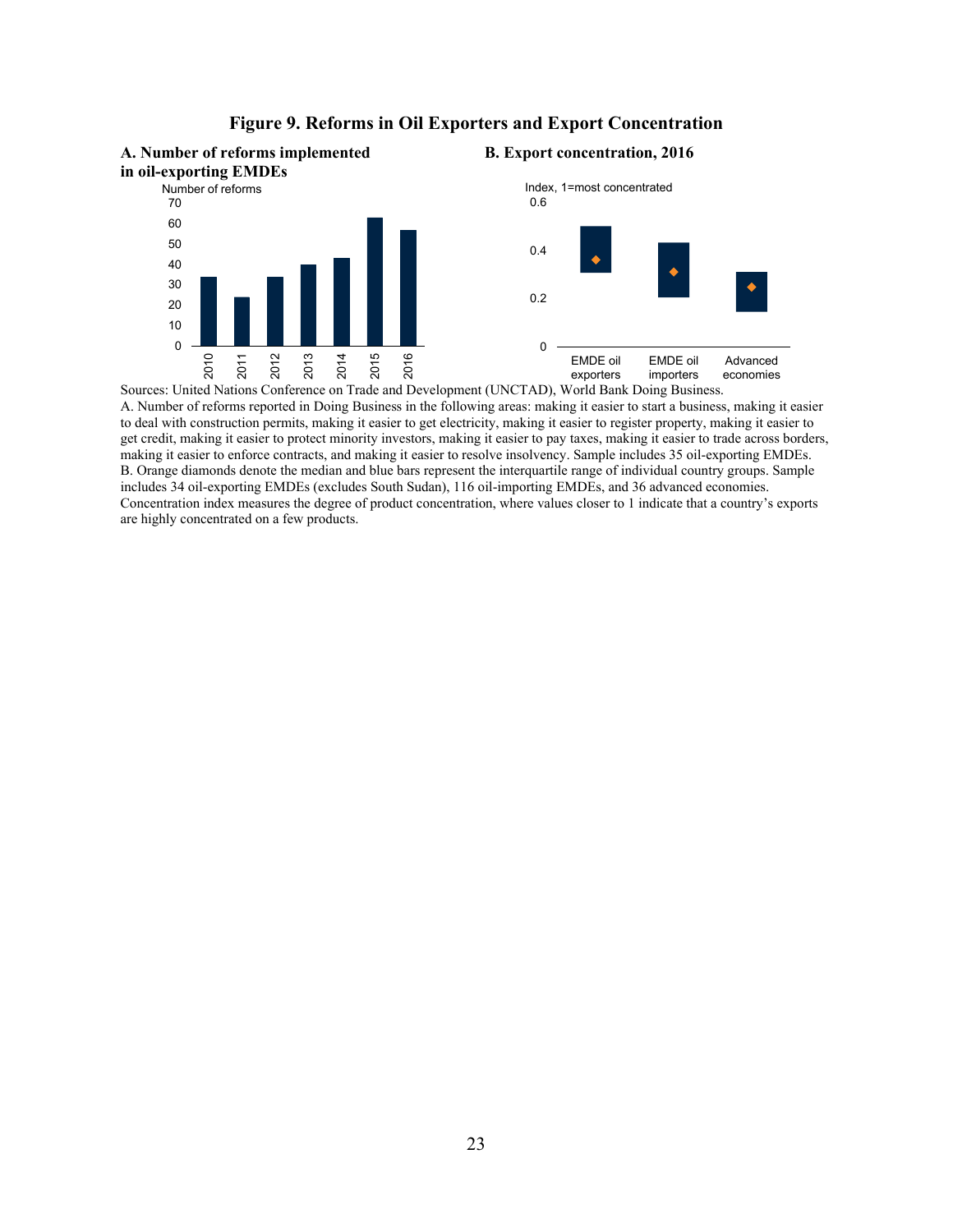### **Figure 10. Long-term outlook**



Source: World Bank.

A. Forecasts from various editions of World Bank's "Commodity Markets Outlook" report.

B. Contractions are defined as the years of negative output growth from the year after the output peak to output trough. Sample includes 9 oil-exporting EMDEs. Dependent variable defined as cumulative slowdown in potential growth after a contraction event. Bars show coefficient estimates, while vertical lines show shock +/- 1.64 standard deviations (10 percent confidence bands). The methodology is described in Chapter 3 of World Bank (2018a).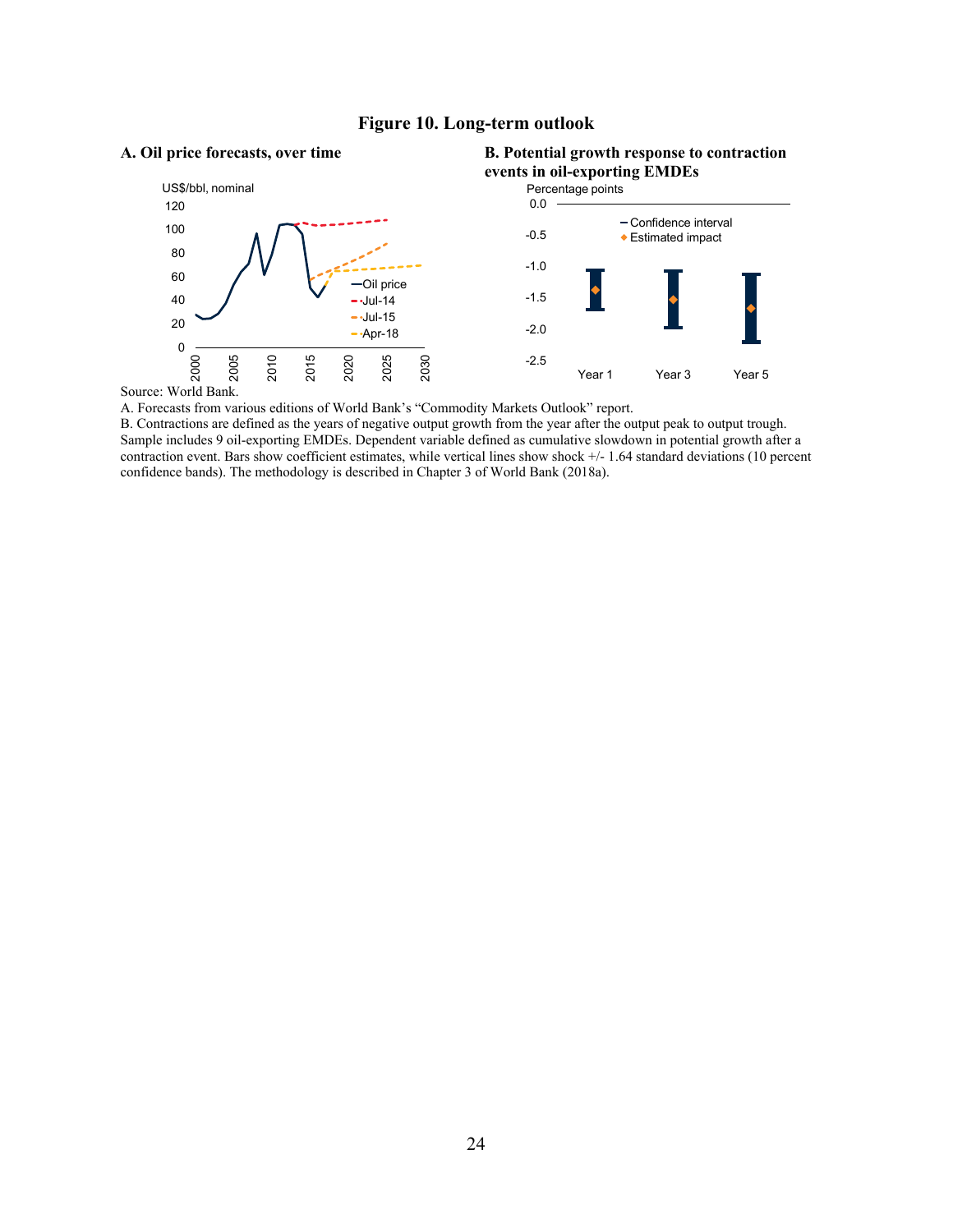### **Appendix 1. Country classification**

# **EMDE oil exporters1** South Sudan

**EMDE** non-oil commodity exporters<sup>2</sup> Albania **Argentina** Argentina Argentina Afghanistan Afghanistan Afghanistan Afghanistan Argentina Armenia and Afghanistan Afghanistan Afghanistan Afghanistan Afghanistan Afghanistan Afghanistan Afghanistan Afghanistan Afgh Algeria 1988 - Armenia 1988, Armenia and Barbuda Antigua and Barbuda Antigua and Barbuda Angola 1988. Antigua and Barbuda Angola 1988. Antigua and Barbuda Angola 1989. Antigua and Barbuda 2008. Angola 1989. Angola 1989. An Angola Bahamas, The Belize Belize and Bahamas, The Bahamas, The Bahamas, The Bahamas, The Bahamas, The Bahamas, The Bahamas, The Bahamas, The Bahamas, The Bahamas, The Bahamas, The Bahamas, The Bahamas, The Bahamas, The Ba Azerbaijan Benin Benin Benin Bangladesh Bangladesh Bangladesh Bangladesh Bangladesh Bangladesh Bangladesh Bangladesh Bahrain Botswana Barbados Bolivia\* Brazil Belarus Brunei Darussalam Burkina Faso Bhutan Cameroon Burundi Bosnia and Herzegovina Chad Central African Republic Chad Bulgaria<br>Colombia Chile Chile Chile Chile Cambodia Colombia Chile Cambodia Congo, Rep. Congo, Dem. Rep. Cabo Verde Ecuador Costa Rica China Equatorial Guinea Côte d'Ivoire Comoros Gabon Ethiopia Croatia Ghana Gambia, The Diibouti Iran, Islamic Rep. Guatemala Dominica Iraq Dominican Republic<br>
International Communican Communican Republic<br>
Communican Communican Communican Communican Republic<br>
Communican Communican Republic Kuwait Guyana El Salvador Libya Honduras Eritrea Malaysia\* Indonesia Fiji Myanmar\* Kenya Georgia Nigeria Kosovo Grenada Oman Kyrgyz Republic Haiti Qatar\* Lao PDR Hungary Russia **India** Liberia **Company Liberia** India Saudi Arabia Madagascar Jamaica Sudan Mali Kiribati Timor-Leste Mauritania Lebanon Trinidad and Tobago **Mongolia** Mongolia **Mongolia** Lesotho Macedon<br>Turkmenistan\* Morocco Macedon Morocco Macedonia, FYR<br>
Morocco Macedonia, FYR<br>
Maldives United Arab Emirates Mozambique Maldives Venezuela, RB Namibia Marshall Islands Yemen, Rep.\* Nicaragua Mauritius **Niger** Mexico Papua New Guinea **Micronesia**, Fed. Sts. Paraguay **Moldova** *Paraguay Moldova Moldova* Peru Montenegro Nauru Montenegro Nauru Nauru Nauru Nauru Nauru Nauru Nauru Nauru Nauru Nauru Nauru Nauru Nauru Rwanda Nauru São Tomé and Príncipe Nepal **Senegal** Pakistan Pakistan Pakistan Pakistan Pakistan Pakistan Pakistan Pakistan Pakistan Pakistan Pakistan Pakistan Pakistan Pakistan Pakistan Pakistan Pakistan Pakistan Pakistan Pakistan Pakistan Pakistan Pakistan Pakis  **Sierra Leone** Palau Palau Panama Palau Panama Panama Panama Panama Panama Panama Panama Panama Panama Panama Panama Panama Panama Panama Panama Panama Panama Panama Panama Panama Panama Panama Panama Panama Panama Panama **South Africa Suriname** Philippines Tajikistan Poland Tanzania Romania **Togo** Serbia **Tonga** Seychelles Uganda Solomon Islands *<u>Ukraine</u>* Somalia Uruguay Sri Lanka *Uzbekistan* St. Kitts and Nevis<br>
West Bank and Gaza West Bank and Gaza<br>Zambia *Zambia* St. Vincent and the Grenadines<br> *Swaziland* Swaziland *Zimbabwe* Swaziland

### **EMDE commodity importers3**

Egypt, Arab Rep. Syrian Arab Republic **Thailand Contains the Contains of the Contains of the Contains of the Contains of the Contains of the Contains of the Contains of the Contains of the Contains of the Contains of the Contains of the Contains of the Conta** Tunisia **Turkey** Tuvalu *Vanuatu* **Vanuatu** Vietnam

\* Primarily a natural gas exporter.

1 A country is classified as oil exporter when, on average in 2012–14, exports of crude oil and natural gas accounted for 20 percent or more of total exports. Countries for which this threshold is met as a result of re-exports are excluded. Countries that are primarily exporters of natural gas are included in this category, as the price of natural gas is tightly connected to crude oil. When data are not available, judgment is used.

2 A country is classified as non-oil commodity exporter when, on average in 2012–14, either (i) total commodities exports accounted for 30 percent or more of total exports; or (ii) exports of any single commodity other than oil and gas accounted for 20 percent or more of total exports. Countries for which these thresholds are met as a result of re-exports are excluded. When data are not available, judgment is used. This taxonomy results in the classification of some well-diversified economies as importers, even if they are exporters of certain commodities.

3 Commodity importers are EMDE economies that are not classified as commodity exporters.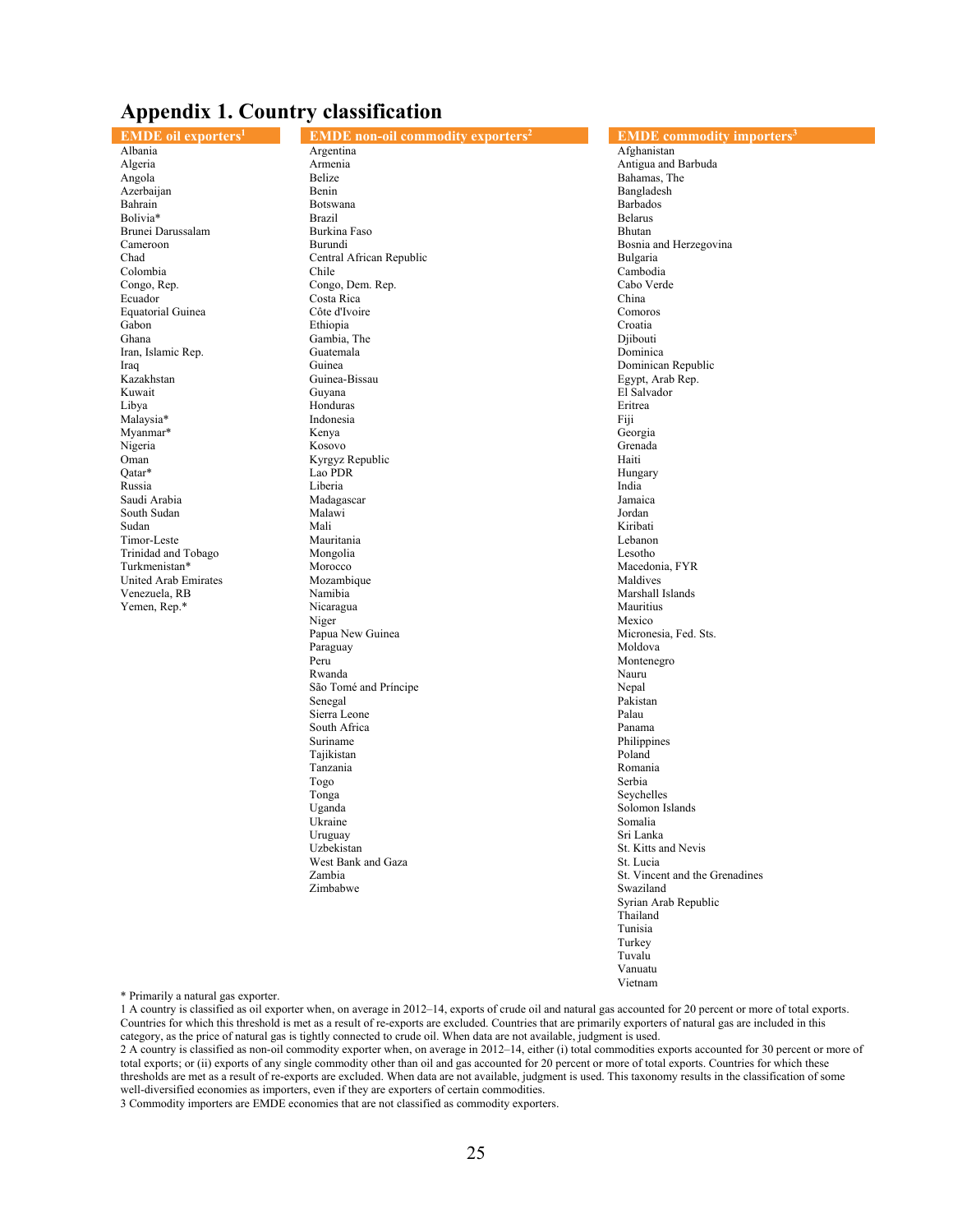### **Appendix 2. Decomposition of supply and demand shocks to oil prices: A Bayesian structural vector autoregressive model approach**

Oil supply and demand shocks are not observable and must be inferred from complex interactions between oil price fluctuations and changes in selected demand and supply indicators. Such statistical inference relies on a set of structural identification restrictions. This appendix elaborates on the Bayesian structural vector autoregressive (SVAR) approach used to distinguish supply and demand shocks and assess their respective roles in the 2014–16 oil price plunge.

The use of structural VAR models to identify shifts in oil supply and demand curves was first introduced by Kilian (2009) and later extended by Kilian and Murphy (2012) and Baumeister and Peersman (2013). Their identification strategy was based on the notion that a favorable supply shock should lead to a combination of rising oil production, higher economic activity, and lower oil prices. In contrast, a favorable demand shock should lead to an increase in economic activity and oil production, in addition to higher oil prices. In this context, shocks are identified based on sign restrictions, occasionally complemented by an assumption that the oil supply response to short-term price movements is close to zero (Kilian and Murphy 2012). Further research by Baumeister and Hamilton (2015) demonstrated that some of these identification strategies can lead to implausible estimates of oil demand and supply elasticities. Following Caldara, Cavallo, and Iacoviello (2016), a more flexible approach was selected, which complements sign restrictions on the short-term supply and demand elasticities with prior ranges based on a survey of the literature.

The specification of the model is as follows:

$$
AY_t = B(L)Y_{t-1} + \varepsilon_t \qquad (1)
$$

 $Y_t = [q_t p_t^o y_t p_m^t]'$  denotes the vector of four endogenous variables (in first difference of log) and includes global oil production  $(q_t)$ , international oil prices  $(p_t^0)$ , global industrial production  $(y_t)$ , and metals prices  $(p_m^t)$ ; A and B  $(L)$  are coefficients matrices capturing instantaneous and dynamic relationships of the system; and  $\varepsilon_t$  is a vector of error terms. The first and second equations of the system capture oil supply and demand conditions, while the third and fourth equations capture global demand conditions proxied by global industrial production and metals prices. The identification strategy consists of imposing prior distributions that map the parameters space of the matrix A to their respective empirical ranges, as follows:

$$
A = \begin{bmatrix} 1 & -\alpha_s & 0 & 0 \\ 1 & -\beta_d & -\beta_y & 0 \\ -\gamma_s & 0 & 1 & 0 \\ -\delta_s & \delta_d & -\delta_y & 1 \end{bmatrix}
$$

The parameters  $a_s \ge 0$  and  $\beta_d \le 0$  capture short-term supply and demand elasticities of oil, respectively. The elasticity of oil price with respect to economic activity is captured by  $\beta_y \ge 0$ . Only changes in oil quantity directly affect manufacturing production through the parameter  $\beta_s \geq$ 0, while changes in oil prices have an indirect effect via their impact on oil quantity. The metals price index  $(p_m^t)$  is a leading indicator, capturing global economic activity not accounted for by industrial production (Kilian and Zhou 2017; Baumeister and Kilian 2016; Alquist and Coibion 2014; Delle Chiaie, Ferrara, and Giannone 2016). It is assumed that both oil prices and quantities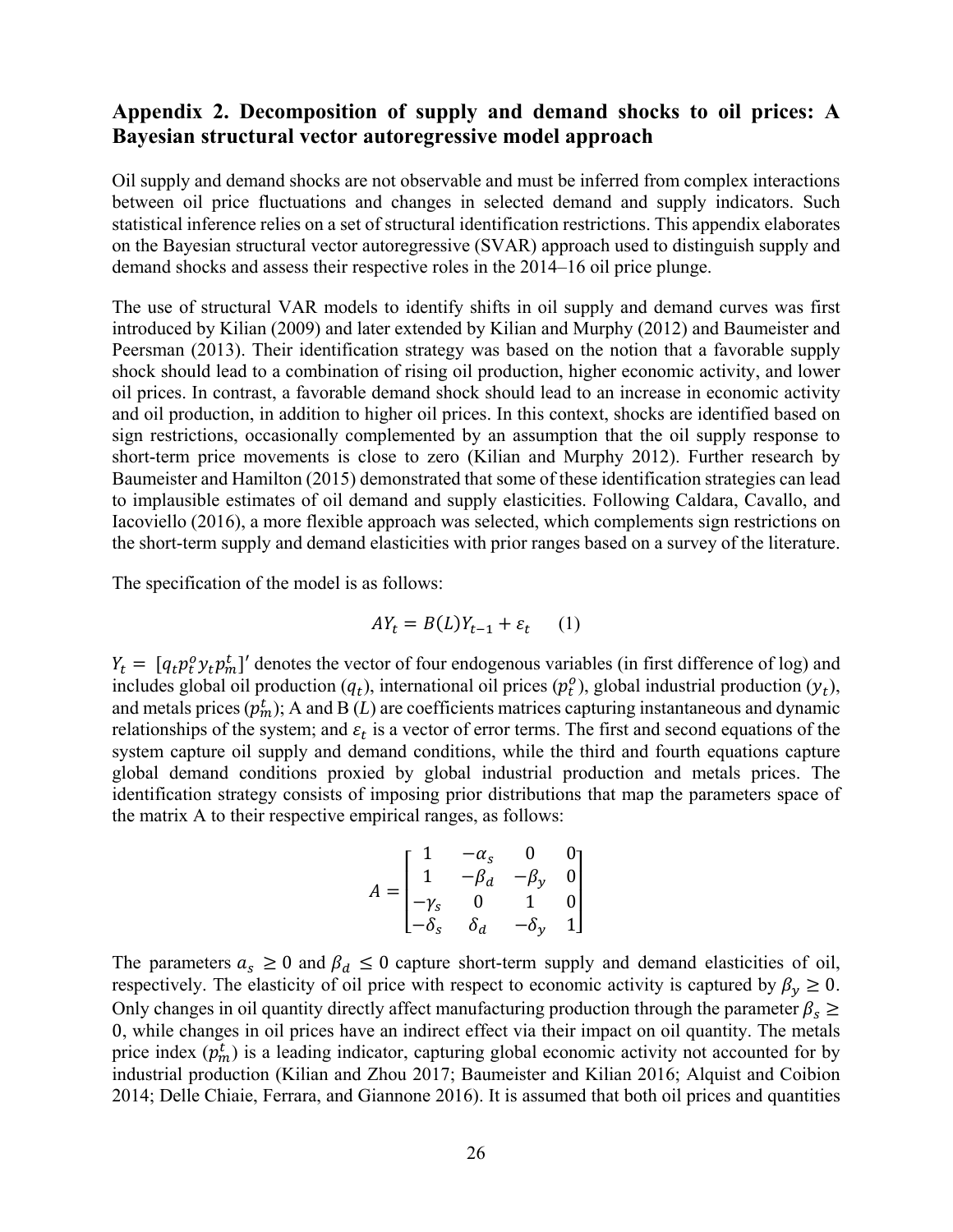affect metals prices through the parameters  $\delta_s$  and  $\delta_d$ . Industrial production is positively correlated with metals prices ( $\delta_y \ge 0$ ). In the estimation, the prior distributions of  $a_s$  and  $\beta_d$  are restricted to be centered at median values of 0.1 and -0.1. These values were taken from a literature survey of 32 studies (Appendix Table 2.1). The model was estimated using monthly data over the period 1991–2017.

While the identification strategy is more flexible and offers more plausible estimates of short-term oil supply and demand elasticities, results tend to confirm the conclusions of earlier studies namely, that an oil price decline driven by a favorable supply shock can be expected to support global industrial production over time, while a price decline resulting from a drop in demand is associated with a subsequent slowdown in global activity. On average, since the early 1990s, oilspecific supply and demand shocks have almost equally explained the forecast error variance of oil prices (Appendix Table 2.2). During the 2000s, the model suggests that demand shocks played a major role in driving oil price fluctuations, in line with other findings (Baumeister and Peersman 2013; Kilian and Hicks 2013). However, the relative importance of supply factors was substantially higher during the 2014–16 oil price plunge.

|         | Demand elasticity | Supply elasticity |
|---------|-------------------|-------------------|
| Minimum | $-0.92$           | $-0.16$           |
| Maximum | $-0.03$           | 0.27              |
| Median  | $-0.14$           | 0.13              |
| Mean    | $-0.21$           | 0.11              |

### **Appendix Table 2.1. Short-term oil demand and supply elasticities: descriptive statistics of survey of the literature**

Note: Statistics in the table are based on 32 studies that estimates oil supply and demand elasticities (Caldara, Cavallo, and Iacoviello 2016).

### **Appendix Table 2.2. Oil price forecast error variance decomposition at selected horizons over the period 1991–2017**

| Percent         | Oil supply shock | Oil demand shock |
|-----------------|------------------|------------------|
| After 6 months  | 39               | 40               |
| After 12 months | 38               | 39               |

Note: results are based on a Bayesian SVAR including (in log difference) global oil production, oil price, global industrial production and metal price. Numbers in the table are posterior median variance decomposition at the indicated horizons.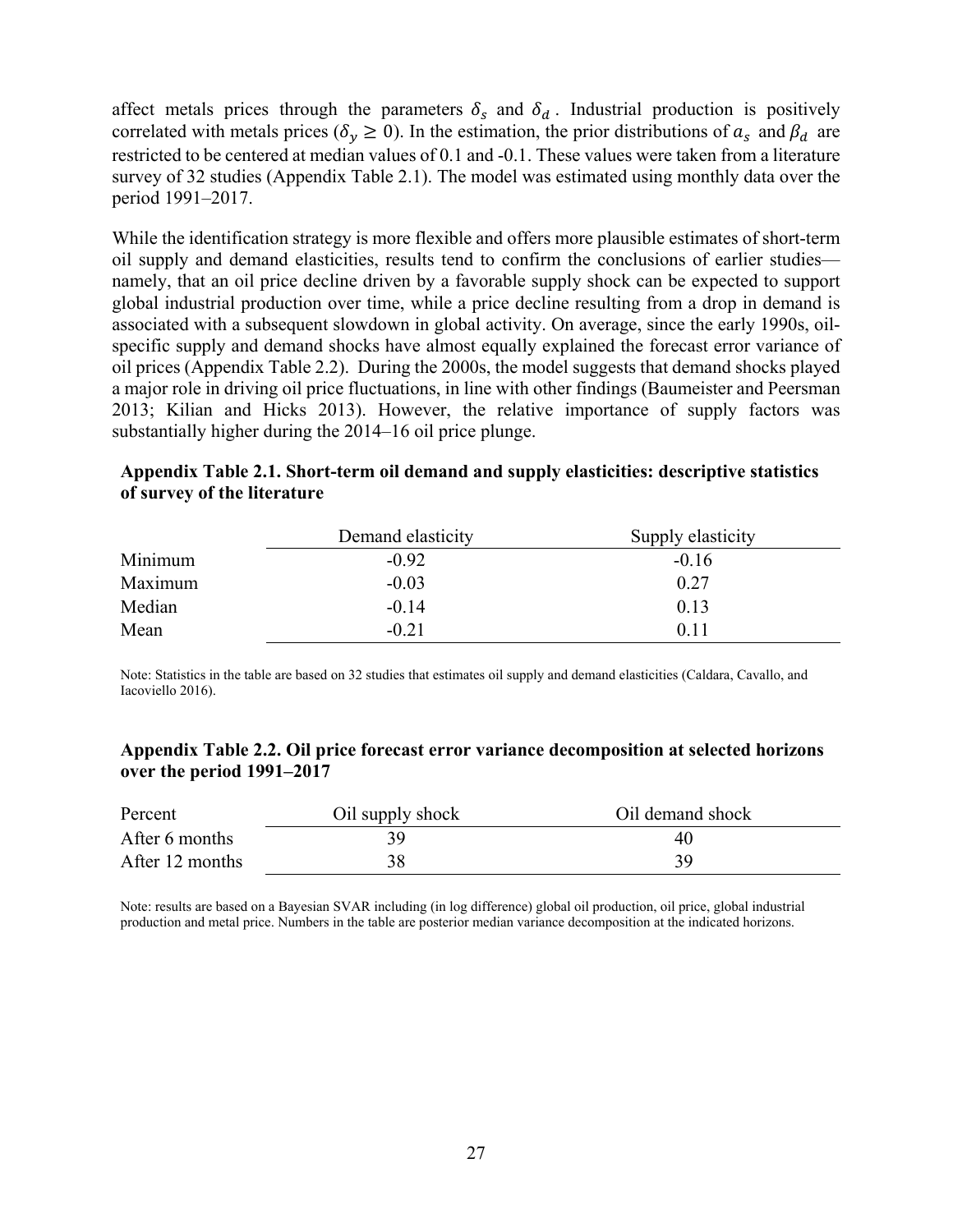## **References**

Aastveit, K. A., H. C. Bjørnland, and L. A. Thorsrud. 2014. "What Drives Oil Prices? Emerging versus Developed Economies." *Journal of Applied Econometrics* 30 (7): 1013–1028.

Alberola-Ila, E., J. Aizenman, R. Moreno, and F. Zampolli. 2017. "The Commodity Cycle: Macroeconomic and Financial Stability Implications – An Introduction." *Journal of International Money and Finance*, April 2017. Alquist, R., and O. Coibion. 2014. "Commodity-Price Comovement and Global Economic Activity." NBER Working Paper No. 200003, National Bureau of Economic Research, Cambridge, MA.

Arezki, R., and O. Blanchard. 2015. "The 2014 Oil Price Slump: Seven Key Questions." VoxEU.org, January 13. http://voxeu.org/article/2014-oil-price-slump-seven-keyquestions.

Arezki, R., Z. Jakab, D. Laxton, A. Matsumoto, A. Nurbekyan, H. Wang, and J. Yao. 2017. "Oil Prices and the Global Economy." IMF Working Paper 17/15, International Monetary Fund, Washington, DC.

Arteta, C., M. A. Kose, M. Stocker, and T. Taskin. 2016. "Negative Interest Rate Policies: Sources and Implications." CEPR Discussion Paper 11433, Centre for Economic Policy Research, London.

Arze del Granado, F. J., D. Coady, and R. Gillingham. 2012. "The Unequal Benefits of Fuel Subsidies: A Review of Evidence for Developing Countries." *World Development* 40: 2234–2248.

Asamoah, A., E. Hanedar, and B. Shang. 2017. "Energy Subsidy Reform: Difficult yet Progressing." VoxEU.org, June 12. http://voxeu.org/article/energy-subsidy-reform-difficult-yetprogressing.

Aslam, A., S. Beidas-Strom, R. Bems, O. Celasun, S. K. Celik, and Z. Koczan. 2016. "Trading on Their Terms? Commodity Exporters in the Aftermath of the Commodity Boom." IMF Working Paper 16/27, International Monetary Fund, Washington, DC.

Baffes, J., M. A. Kose, F. L. Ohnsorge, and M. Stocker. 2015. "The Great Plunge in Oil Prices: Causes, Consequences, and Policy Responses." Policy Research Note 1, World Bank, Washington, DC.

Baffes, J., and V. Kshirsagar. 2015. "Sources of Volatility during Four Oil Price Crashes." *Applied Economics Letters* 23 (6): 402–406.

Baumeister, C., and G. Peersman. 2013. "Time-Varying Effects of Oil Supply Shocks on the U.S. Economy." *American Economic Journal: Macroeconomics* 5 (4): 1–28.

Baumeister, C., and J. D. Hamilton. 2015. "Structural Interpretation of Vector Autoregressions with Incomplete Identification: Revisiting the Role of Oil Supply and Demand Shocks." Working Paper, University of California at San Diego.

Baumeister, C., and L. Kilian. 2016. "Understanding the Decline in the Price of Oil since June 2014." *Journal of the Association of Environmental and Resource Economists* 3 (1): 131–158.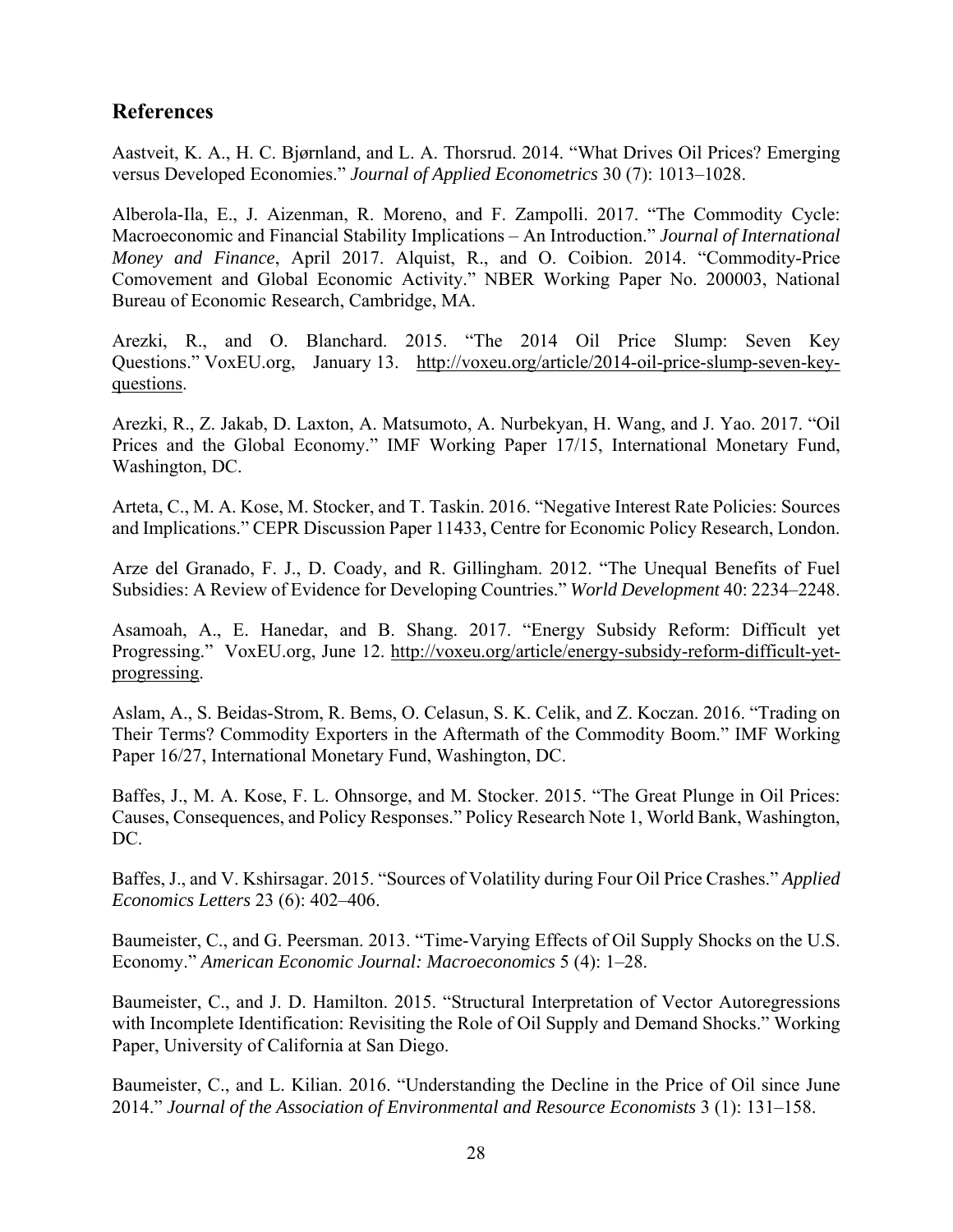Beck, T. 2018. "Finance and Resource Booms: A Complicated Relationship. Two Proposals." In *Rethinking the Macroeconomics of Resource-Rich Countries*. VoxEU.org ebook, CEPR's Policy Portal, April 24, edited by Arezki, A, R. Boucekkine, J. Frankel, M. Laksaci, and R. van der Ploeg, https://voxeu.org/system/files/epublication/Resource\_Rich\_Countries\_eBook.pdf.

Behar, A., and R. Ritz. 2016. "An Analysis of OPEC's Strategic Actions, U.S. Shale Growth and the 2014 Oil Price Crash." IMF Working Paper 16/131, International Monetary Fund, Washington, DC.

Beylis, G., and B. Cunha. 2017. *Energy Pricing Policies for Inclusive Growth in Latin America and the Caribbean*. Washington, DC: World Bank.

BIS (Bank for International Settlements). 2016. "Uneasy Calm Gives Way to Turbulence." *BIS Quarterly Review* (March): 1–14.

Bjørnland, H. C., F. M. Nordvik, and M. Rohrer. 2017. "Supply Flexibility in the Shale Patch: Evidence from North Dakota." CAMP Working Paper Series 2/2017, Centre for Applied Macroand Petroleum Economics, BI Norwegian Business School, Oslo.

Bova, E., M. Ruiz-Arranz, F. G. Toscani, and H. E. Ture. 2016. "The Fiscal Costs of Contingent Liabilities: A New Dataset." IMF Working Paper 16/14, International Monetary Fund, Washington, DC.

BP. 2017. *BP Statistical Review of World Energy 2017*. London: British Petroleum Company.

Caldara, D., M. Cavallo, and M. Iacoviello. 2016. "Oil Price Elasticities and Oil Price Fluctuations." International Finance Discussion Paper 1173, Board of Governors of the Federal Reserve System, Washington, DC.

Callen, T., R. Cherif, F. Hasanov, A. Hegazy, and P. Khandelwal. 2014. "Economic Diversification in the GCC: Past, Present, and Future." IMF Staff Discussion Note 14/12, International Monetary Fund, Washington, DC.

Cherif, R., F. Hasanov, and A. Pande. 2017. "Riding the Energy Transition: Oil Beyond 2040." IMF Working Paper 17/120, International Monetary Fund, Washington, DC.

Clements, B., D. Coady, S. Fabrizio, S. Gupta, T. Alleyne, and C. Sdralevich. 2013. *Energy Subsidy Reform: Lessons and Implications.* Washington, DC: International Monetary Fund.

Coady, D., I. Parry, L. Sears, and B. Shang. 2017. "How Large Are Global Fossil Fuel Subsidies?" *World Development* 91: 11–27.

Curtis, T. 2015. "U.S. Shale Oil Dynamics in a Low Price Environment." Oxford Institute of Energy Studies, Oxford, United Kingdom.

——. 2016. "Unravelling the U.S. Shale Productivity Gains." Oxford Institute for Energy Studies, Oxford, United Kingdom.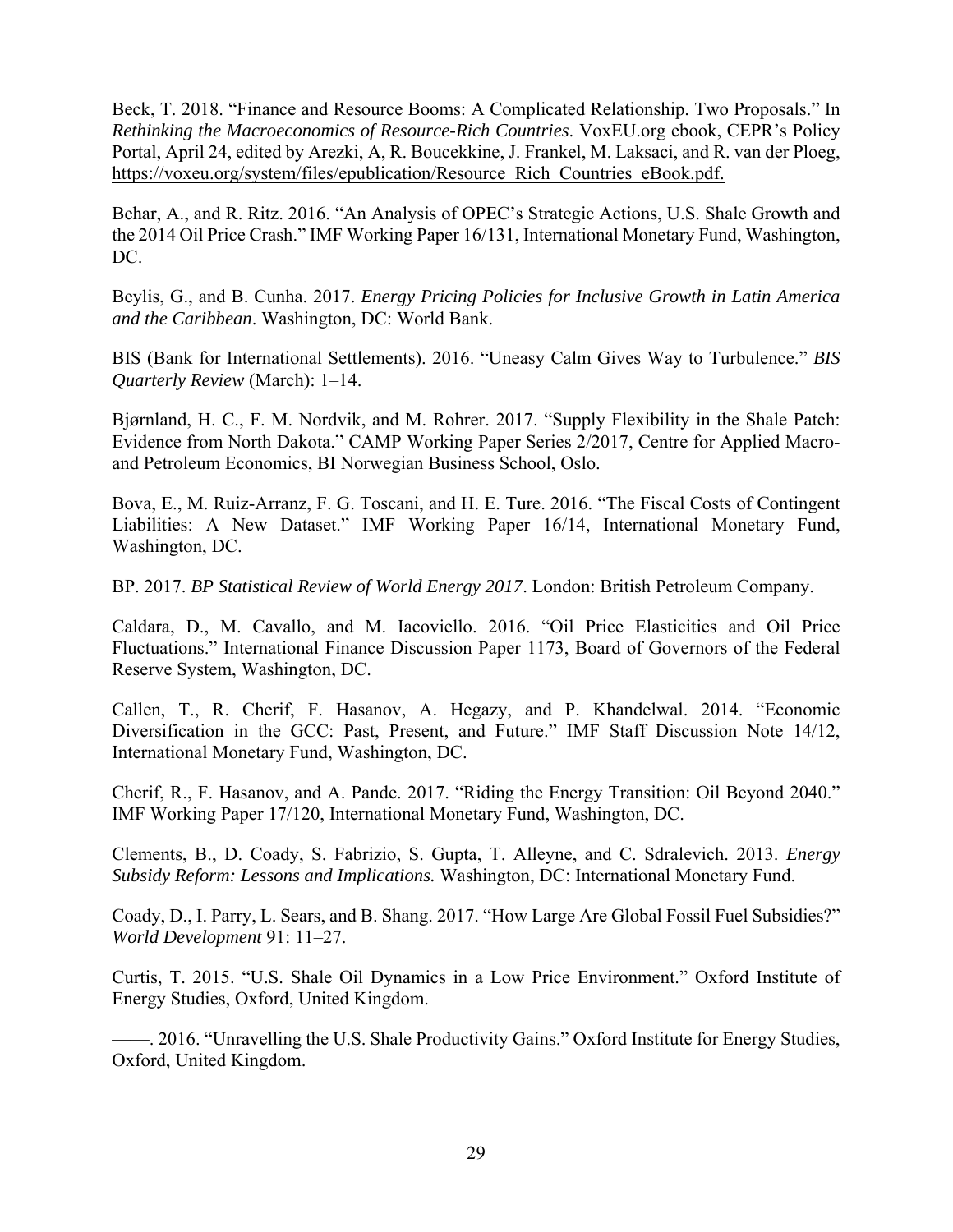Danforth, J., P. A. Medas, and V. Salins. 2016. *How to Adjust to a Large Fall in Commodity Prices*. Washington, DC: International Monetary Fund.

Delle Chiaie, S., Ferrara, L., and D. Giannone. 2016. "Common Factors in Commodity Prices," Manuscript, Federal Reserve Bank of New York, New York.

EIA (U.S Energy Information Administration). 2015. "World Shale Resource Assessments." September 24. U.S. Energy Information Administration, Washington, DC.

Feng, K., S. J. Davis, L. Sun, and K. Hubacek. 2015. "Drivers of CO2 Emissions 1997-2013." *Nature Communications* 6 (7714): 1–8.

Frankel, J. 2018. "Monetary Regimes to Cope with Volatile Commodity Export Prices: Two Proposals." In *Rethinking the Macroeconomics of Resource-Rich Countries*. VoxEU.org ebook, CEPR's Policy Portal, April 24, edited by Arezki, A, R. Boucekkine, J. Frankel, M. Laksaci, and R. van der Ploeg,

https://voxeu.org/system/files/epublication/Resource\_Rich\_Countries\_eBook.pdf.

Frankel, J. A. 2017. "How to Cope with Volatile Commodity Export Prices: Four Proposals." Working Papers 335, Center for International Development at Harvard University, Cambridge, MA.

Grigoli, F., A. Herman, and A. Swiston. 2017. "A Crude Shock: Explaining the Impact of the 2014-16 Oil Price Decline Across Exporters." IMF Working Paper 17/160, International Monetary Fund, Washington, DC.

Gylfason, T. 2018. "From Economic Diversification to Growth. Two Proposals." In *Rethinking the Macroeconomics of Resource-Rich Countries*. VoxEU.org ebook, CEPR's Policy Portal, April 24, edited by Arezki, A, R. Boucekkine, J. Frankel, M. Laksaci, and R. van der Ploeg, https://voxeu.org/system/files/epublication/Resource\_Rich\_Countries\_eBook.pdf.

Hamilton, J. D. 2009. "Causes and Consequences of the Oil Shock of 2007-08." Brookings Papers on Economic Activity, Economic Studies Program, The Brookings Institution, vol. 40, pages 215– 283.

———. 2011. "Nonlinearities and the Macroeconomic Effects of Oil Prices." *Macroeconomic Dynamics* 15(S3): 364–378.

Hesse, H. 2008. "Export Diversification and Economic Growth." Working Paper 21, Commission on Growth and Development, World Bank, Washington, DC.

Huidrom, R., M. A. Kose, and F. L. Ohnsorge. 2017. "How Important are Spillovers from Major Emerging Markets?" Discussion Paper No. 12022, Center for Economic and Policy Research, Washington, DC.

Husain, A. M., R. Arezki, P. Breuer, V. Haksar, T. Helbling, P. Medas, and M. Sommer. 2015. "Global Implications of Lower Oil Prices." IMF Staff Discussion Notes No. 15, International Monetary Fund, Washington, DC.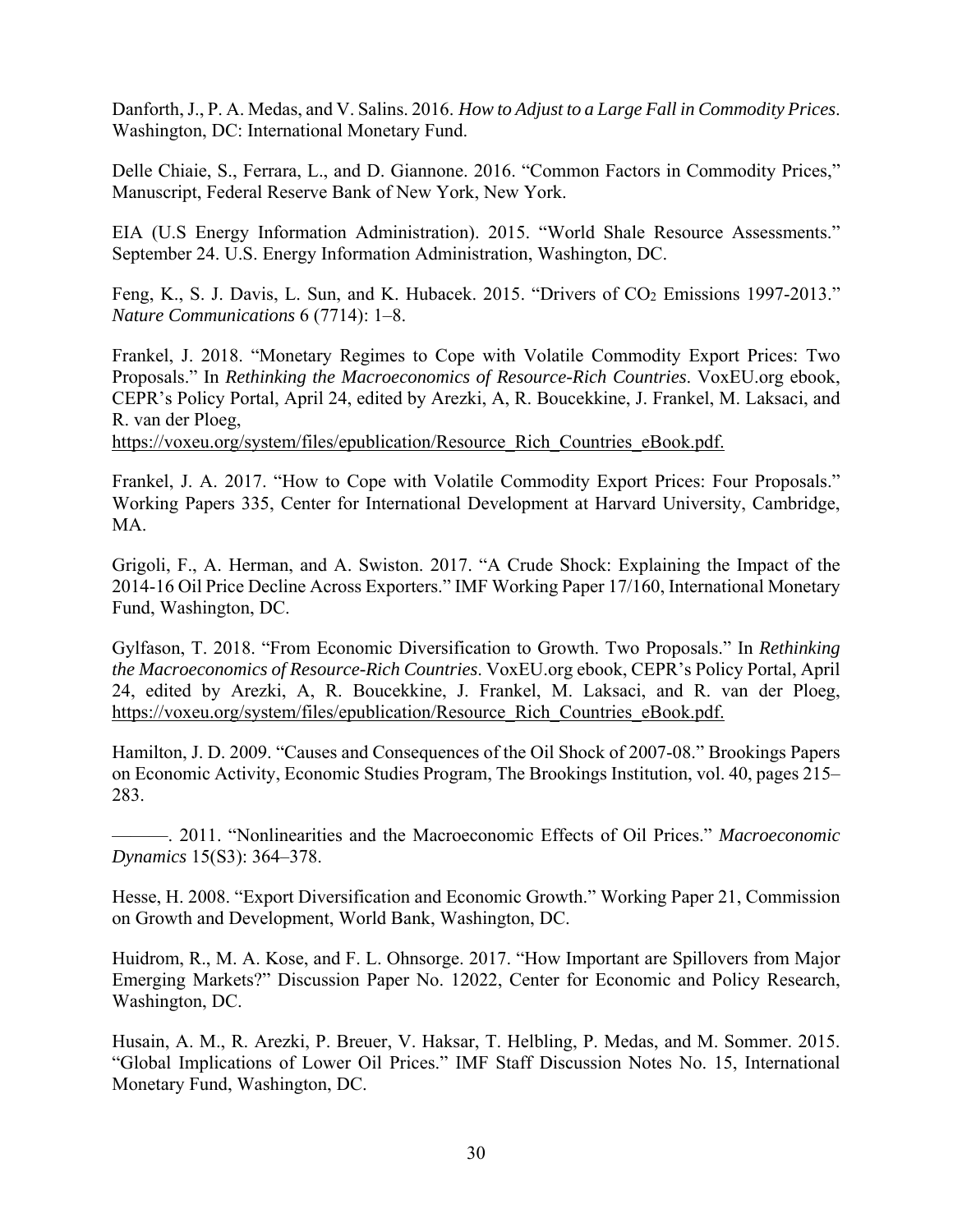Ianchovichina, E., and H. Onder. 2017. "Dutch Disease: An Economic Illness Easy to Catch, Difficult to Cure." Future Developments, The Brookings Institution, Washington, DC.

IEA (International Energy Agency). 2015. *World Energy Outlook 2015*. Paris: International Energy Agency.

———. 2016. *World Energy Outlook 2016*. Paris: International Energy Agency.

———. 2017. *World Energy Outlook 2017*. Paris: International Energy Agency.

———. 2018. *World Energy Outlook 2018*. Paris: International Energy Agency.

IMF (International Monetary Fund). 2014. *2014 Spillover Report*. Washington, DC: International Monetary Fund.

———. 2016. "Economic Diversification in Oil-Exporting Arab Countries." Annual Meeting of Arab Ministers of Finance.

———. 2017a. *Fiscal Monitor: Achieving More with Less*. Washington, DC: International Monetary Fund.

———. 2017b. "If Not Now, When? Energy Price Reform in Arab Countries." Note Prepared for Annual Meeting of Arab Ministers of Finance, International Monetary Fund, Washington, DC.

Jacks, D. S., and M. Stürmer. 2016. "What Drives Commodity Price Booms and Busts?" Research Department Working Paper No. 1614, Federal Reserve Bank of Dallas, Dallas, TX.

Jo, S. 2014. "The Effects of Oil Price Uncertainty on Global Real Economic Activity." *Journal of Money, Credit and Banking* 46: 1113–1135.

Kang, J., and W. Liao. 2016. "Chinese Imports: What's Behind the Slowdown?" IMF Working Paper 16/106, International Monetary Fund, Washington, DC.

Kilian, L. 2009. "Not All Oil Price Shocks Are Alike: Disentangling Demand and Supply Shocks in the Crude Oil Market." *American Economic Review* 99 (3): 1053–69.

Kilian, L., and B. Hicks. 2013. "Did Unexpectedly Strong Economic Growth Cause the Oil Price Shock of 2003–2008?" *Journal of Forecasting* 32 (5): 385–94.

Kilian, L., and D. P. Murphy. 2012. "Why Agnostic Sign Restrictions Are Not Enough: Understanding the Dynamics of Oil Market VAR Models." *Journal of the European Economic Association* 10 (5): 1166–188.

Kilian, L., and X. Zhou. 2017. "Modeling Fluctuations in the Global Demand for Commodities." CEPR Discussion Paper DP12357, Centre for Economic and Policy Research (CEPR), Washington, DC.

Kingdom of Saudi Arabia. 2016. "National Transformation Program 2020." Kingdom of Saudi Arabia, Riyadh.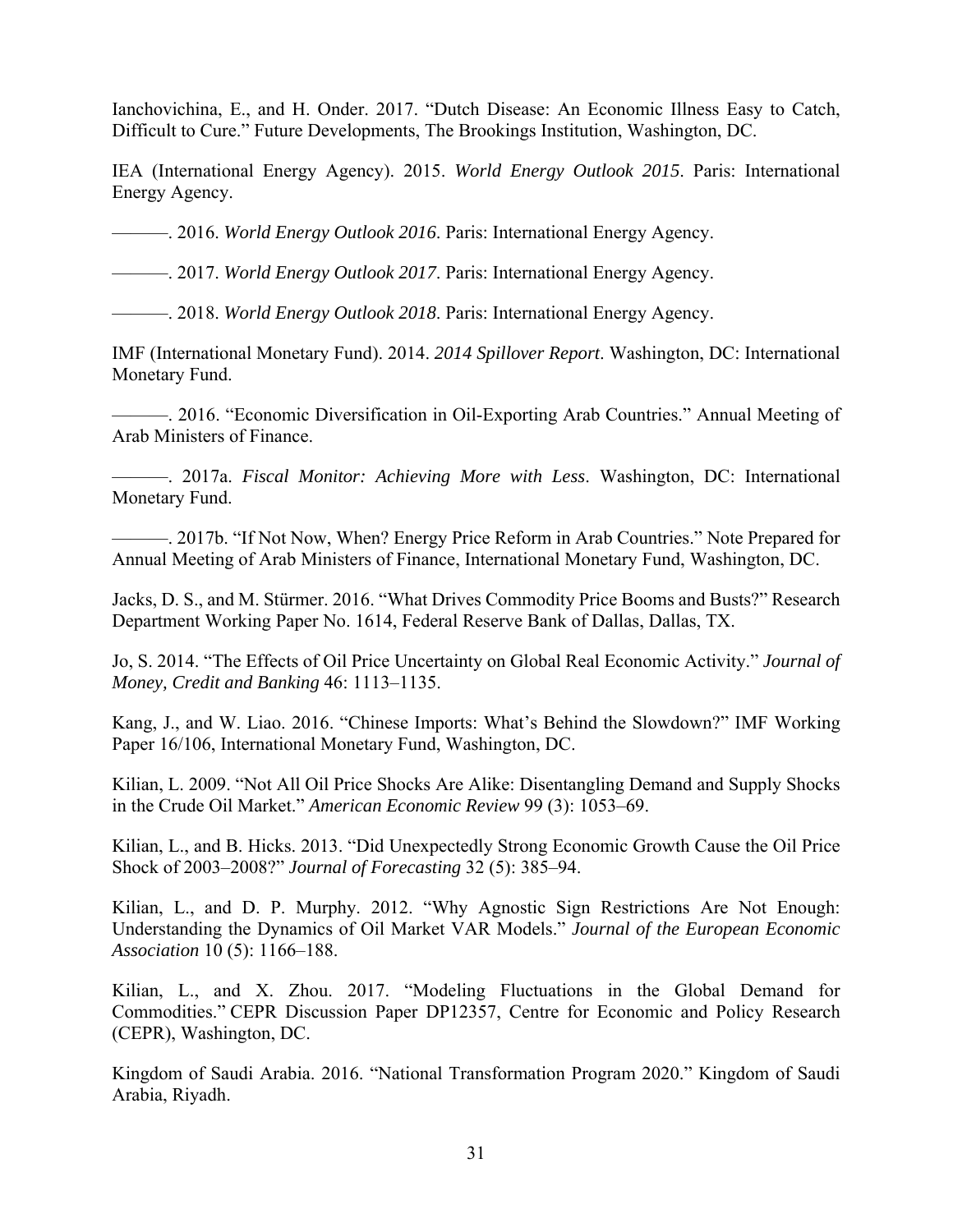Kojima, M. 2016. "Fossil Fuel Subsidy and Pricing Policies: Recent Developing Country Experience." Policy Research Working Paper 7531, World Bank, Washington, DC.

Kose, M. A., S. Kurlat, F. L. Ohnsorge, and N. Sugawara. 2017. "A Cross-Country Database of Fiscal Space." Policy Research Working Paper No. 8157, World Bank, Washington, DC.

Krane, J., and S. Y. Hung. 2016. "Energy Subsidy Reform in the Persian Gulf: The End of the Big Oil Giveaway." Issue Brief 04/28/16, Baker Institute for Public Policy, Rice University, Houston, TX.

Lederman, D., and W. Maloney. 2007. "Trade Structure and Growth" In *Natural Resources: Neither Curse nor Destiny,* edited by D. Lederman and W. Maloney. Washington, DC: World Bank.

Lippi, F., and A. Nobili. 2012. "Oil and the Macro-economy: A Quantitative Structural Analysis." *Journal of the European Economic Association* 10 (5): 1059–1083.

Lopez-Martin, B., J. Leal, and A. Martinez. 2016. "Commodity Price Risk Management and Fiscal Policy in a Sovereign Default Model." BIS Working Paper No. 620, Bank for International Settlements, Basel.

Ma, S.-C., Y. Fan, and L. Feng. 2017. "An Evaluation of Government Incentives for New Energy Vehicles in China Focusing on Vehicle Purchasing Restrictions." *Energy Policy* 11: 609–618.

McNally, R. 2017. *Crude Volatility: The History and the Future of Boom-Bust Oil Prices.* New York: Center on Global Energy Policy Series, Columbia University Press.

Mendes, A., and S. Pennings. 2017. "Consumption Smoothing and Shock Persistence: Optimal Simple Fiscal Rules for Commodity Exporters." Policy Research Working Paper 8035, World Bank, Washington, DC.

Newell, R., and B. Prest, 2017. "The Unconventional Oil Supply Boom: Aggregate Price Response from Microdata." NBER Working Paper No. 23973, National Bureau of Economic Research, Cambridge, MA.

Nigeria Ministry of Budget and National Planning. 2017. "Nigeria Economic Recovery and Growth Plan: 2017–20." Nigeria Ministry of Budget and National Planning, Abuja.

OECD (Organisation for Economic Co-operation and Development). 2014. *Economic Outlook: November 2014*. Paris: OECD.

Rystad Energy. 2017. Supply Data Services. Rystad Energy, Oslo.

Smith, J. L., and T. K. Lee. 2017. "The Price Elasticity of U.S. Shale Oil Reserves." U.S. Energy Information Administration, Washington, DC.

Sommer, M., G. Auclair, A. Fouejieu, I. Lukonga, S. Quayyum, A. Sadeghi, G. Shbaikat, A. Tiffin, J. Trevino, and B. Versailles. 2016. "Learning to Live with Cheaper Oil: Policy Adjustment in Oil